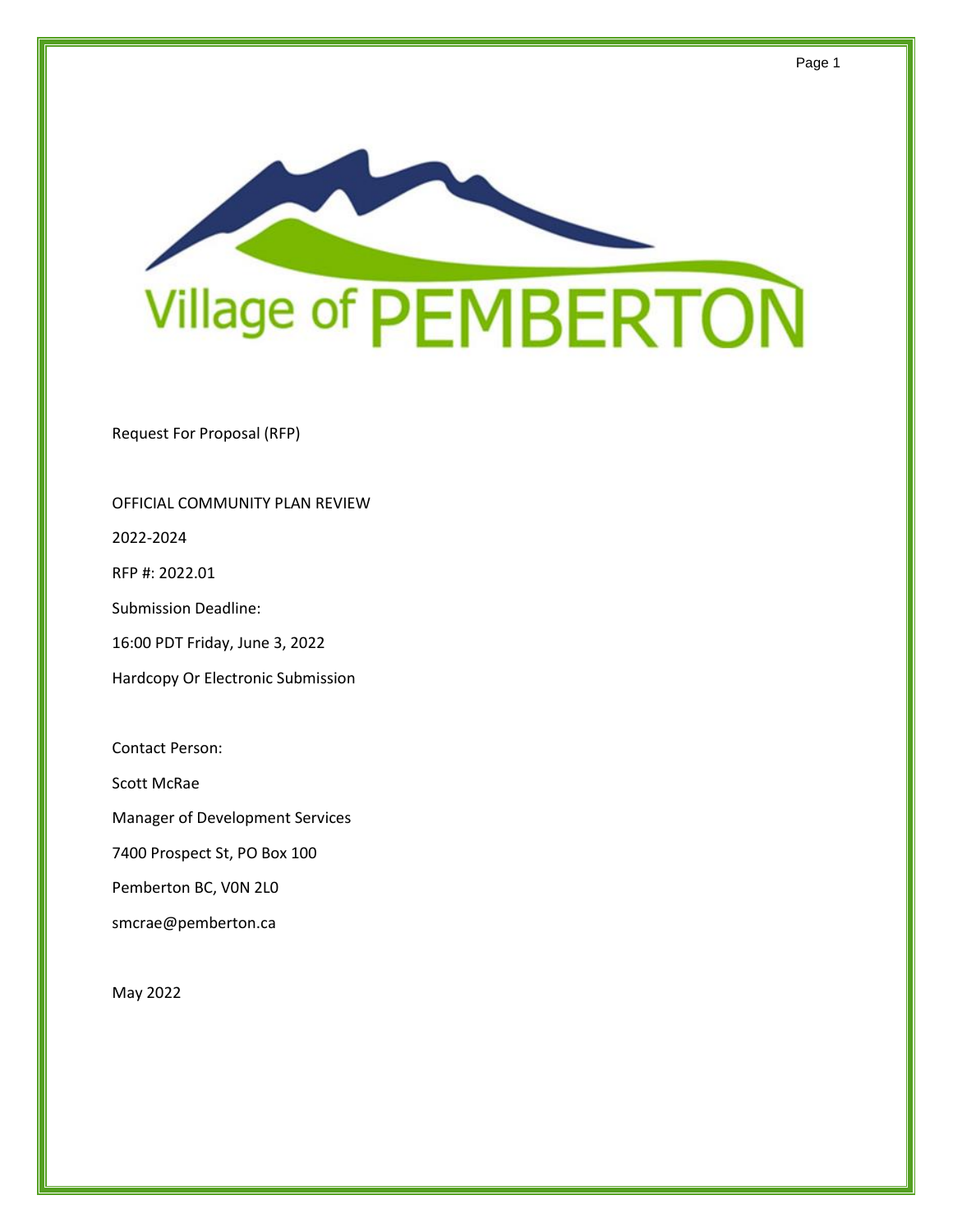# **TABLE OF CONTENTS**

| 1.1.           |  |
|----------------|--|
| 1.2.           |  |
| 1.3.           |  |
|                |  |
|                |  |
| 2.             |  |
| 2.1.           |  |
|                |  |
|                |  |
|                |  |
|                |  |
|                |  |
|                |  |
| 1.0            |  |
| Α.             |  |
| В.             |  |
| $\mathsf{C}$ . |  |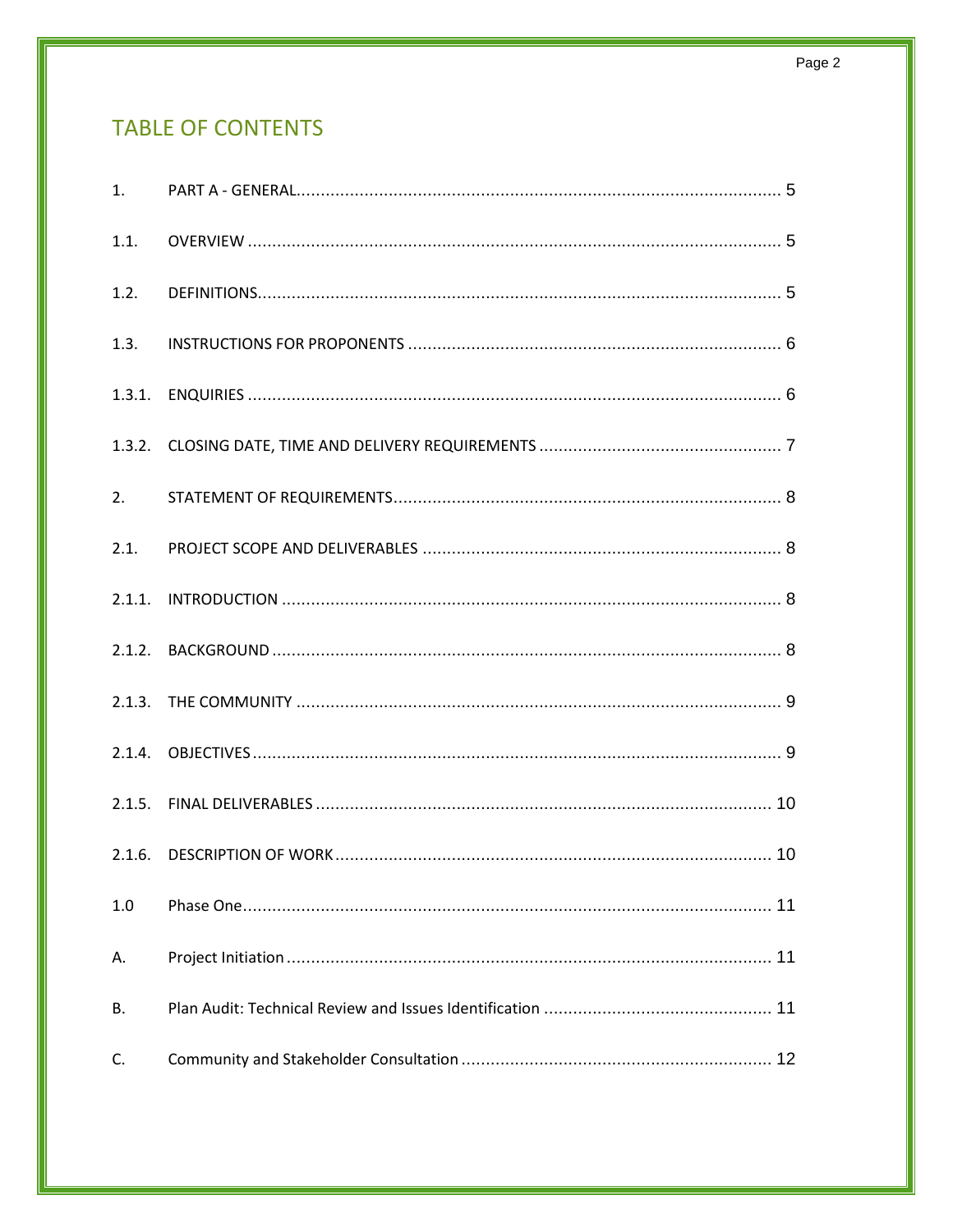| D.   | First Draft OCP - Vision, Guiding Principles, Goals and Objectives 12 |
|------|-----------------------------------------------------------------------|
| Е.   |                                                                       |
| 2.0  |                                                                       |
| А.   |                                                                       |
| В.   |                                                                       |
| C.   |                                                                       |
| 3.0  |                                                                       |
| Α.   |                                                                       |
| В.   |                                                                       |
| C.   |                                                                       |
| 2.2. |                                                                       |
| 2.3. |                                                                       |
| 2.4. |                                                                       |
| 3.   |                                                                       |
| 3.1. |                                                                       |
|      | 3.1.1. OWNERSHIP OF PROPOSALS AND FREEDOM OF INFORMATION  17          |
|      |                                                                       |
|      |                                                                       |
|      |                                                                       |
|      |                                                                       |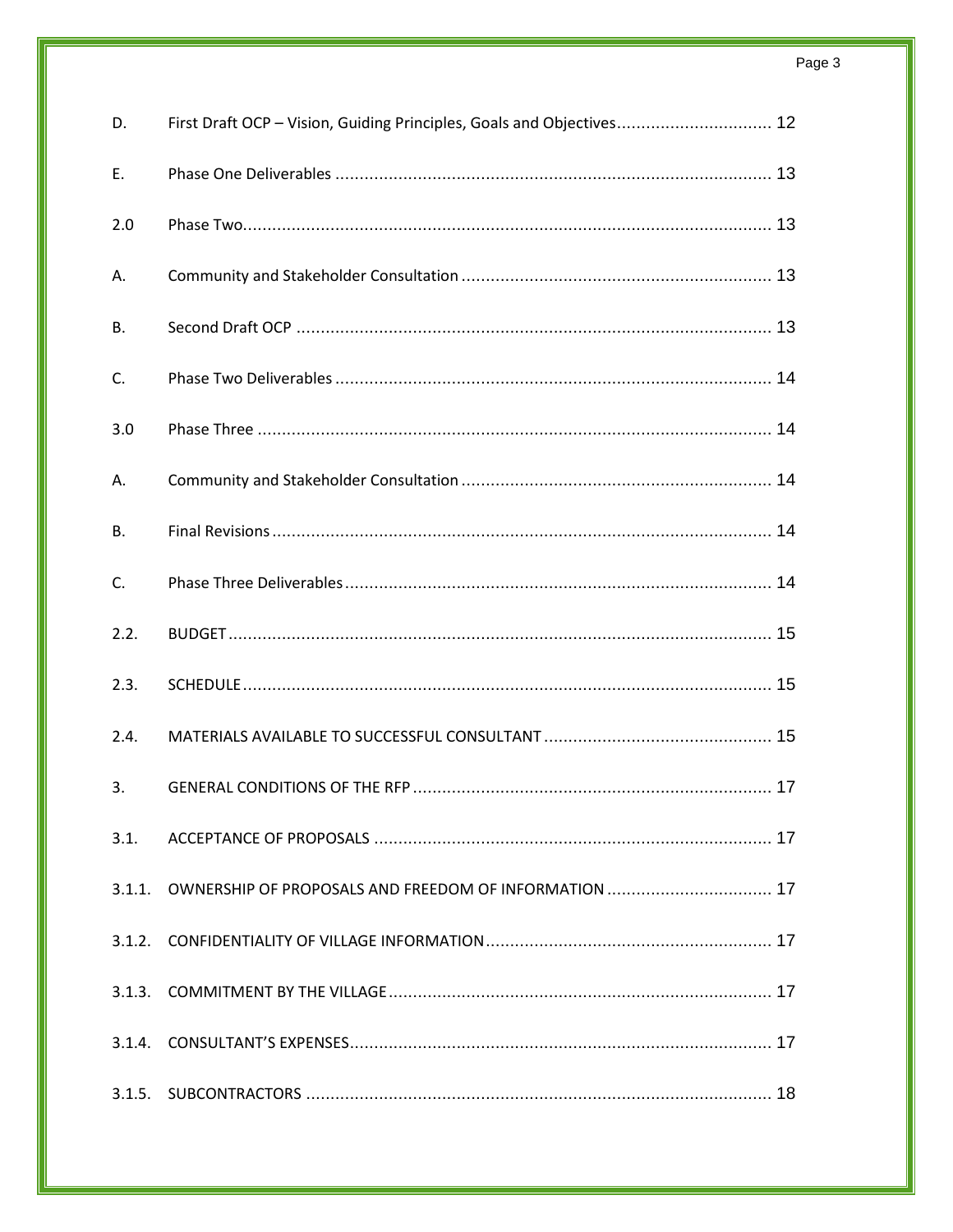| 4.   |  |
|------|--|
| 4.1. |  |
| 4.2. |  |
| 4.3. |  |
| 4.4. |  |
| 4.5. |  |
| 4.6. |  |
| 4.7. |  |
| 4.8. |  |
| 4.9. |  |
| 5.   |  |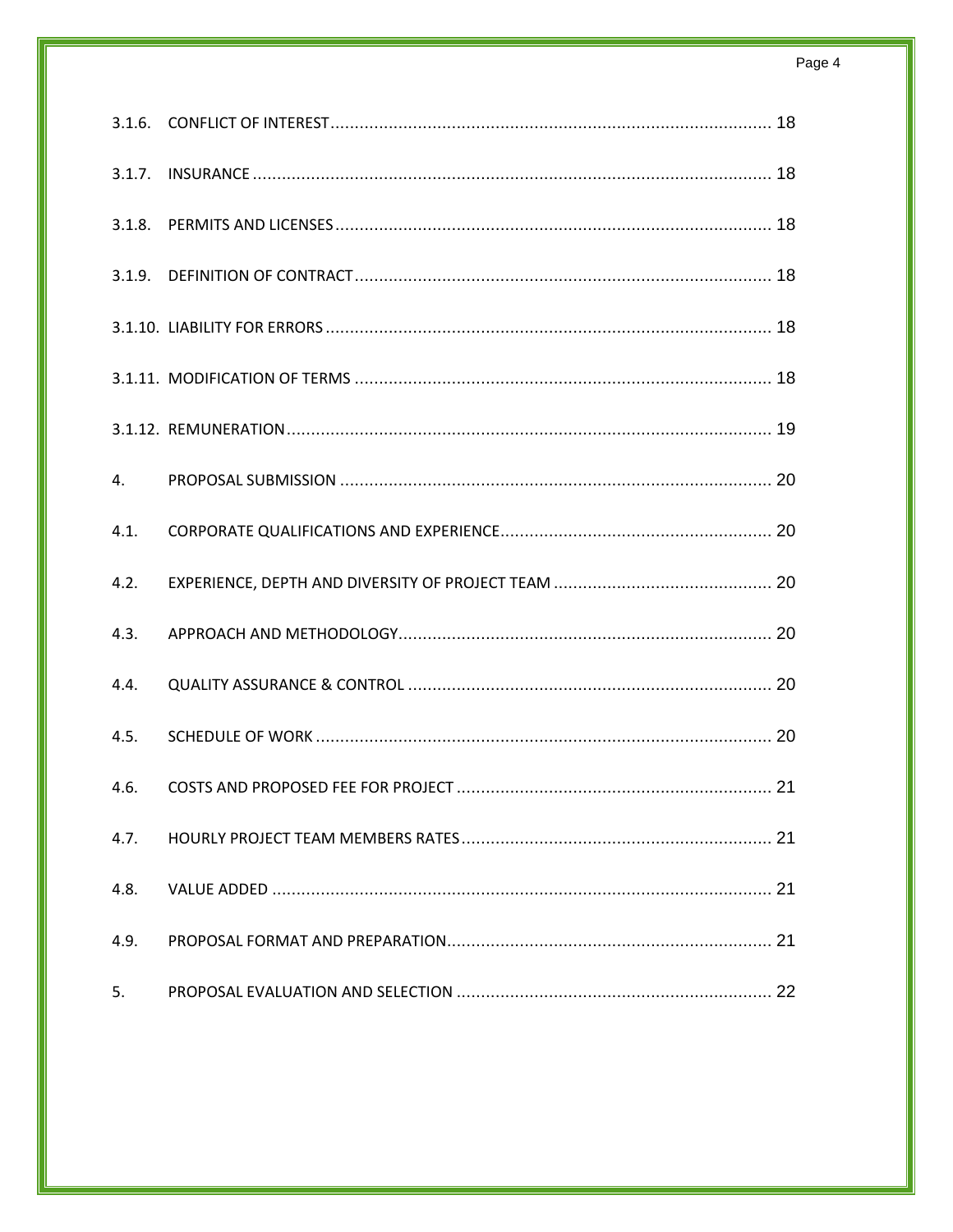# <span id="page-4-0"></span>1. PART A - GENERAL

### <span id="page-4-1"></span>1.1. OVERVIEW

The Village of Pemberton is seeking proposals from qualified consultants, experienced with best practices and progressive land development principles, and with proven recent experience in Official Community Plan (OCP) and bylaw preparation. The work will include comprehensive community engagement, targeted consultations with key groups and stakeholders, and early and ongoing dialogue with the Lil'wat Nation. Tasks will include a plan audit, a technical review and policy gap analysis, updating the community vision and guiding principles, preparation of new policy options and drafting of next policy directions. Expected topics may include and are not limited to:

- 
- 
- 
- 
- 
- 
- Transportation **•** Land Use **• Recreation Recreation**
- 
- Climate Change Growth Management Housing
	-
	-
	-
	-
	-
- **Reconciliation Health and Wellbeing** Community Resilience
	-
- Infrastructure Arts and Culture Social Development
- Economy **•** Heritage **•** Placemaking
- **Parks and Trails Agriculture Agriculture Food Security**
- Natural Environment Natural Hazards Emergency Preparedness
	-

The Village of Pemberton has identified the review to the current Official Community Plan No. 654, 2011, as a strategic priority of Council. To accomplish the review, the Village has endorsed an approach that will utilize the services of a consultant or consulting team to assist with the preparation of the technical and required components of the Bylaw and to assist with developing and facilitating a robust consultation program.

### <span id="page-4-2"></span>1.2. DEFINITIONS

Throughout the Request for Proposals, the following definitions shall be used:

"Addenda" means all additional information regarding the RFP, including amendments to the RFP;

"Closing Location" includes the location or email address for submissions indicated on the cover page or the RFP;

"Closing Time" means the time indicated as the Submission Deadline on the cover page of this RFP;

"Consultant" means the person(s), firm(s) or corporation(s) appointed by the Village to carry out all duties, obligations, work and services first contemplated in the Request for Proposal and all associated documentation, which may also include mutually agreed revisions subsequent to submission of a Proposal;

"Contract" means a written agreement that may be issued to formalize with the successful Consultant, through a negotiation process with the Village based on the proposal submitted and will incorporate by reference the Request for Proposal, any addenda issued, the Consultant's response and acceptance by the Village;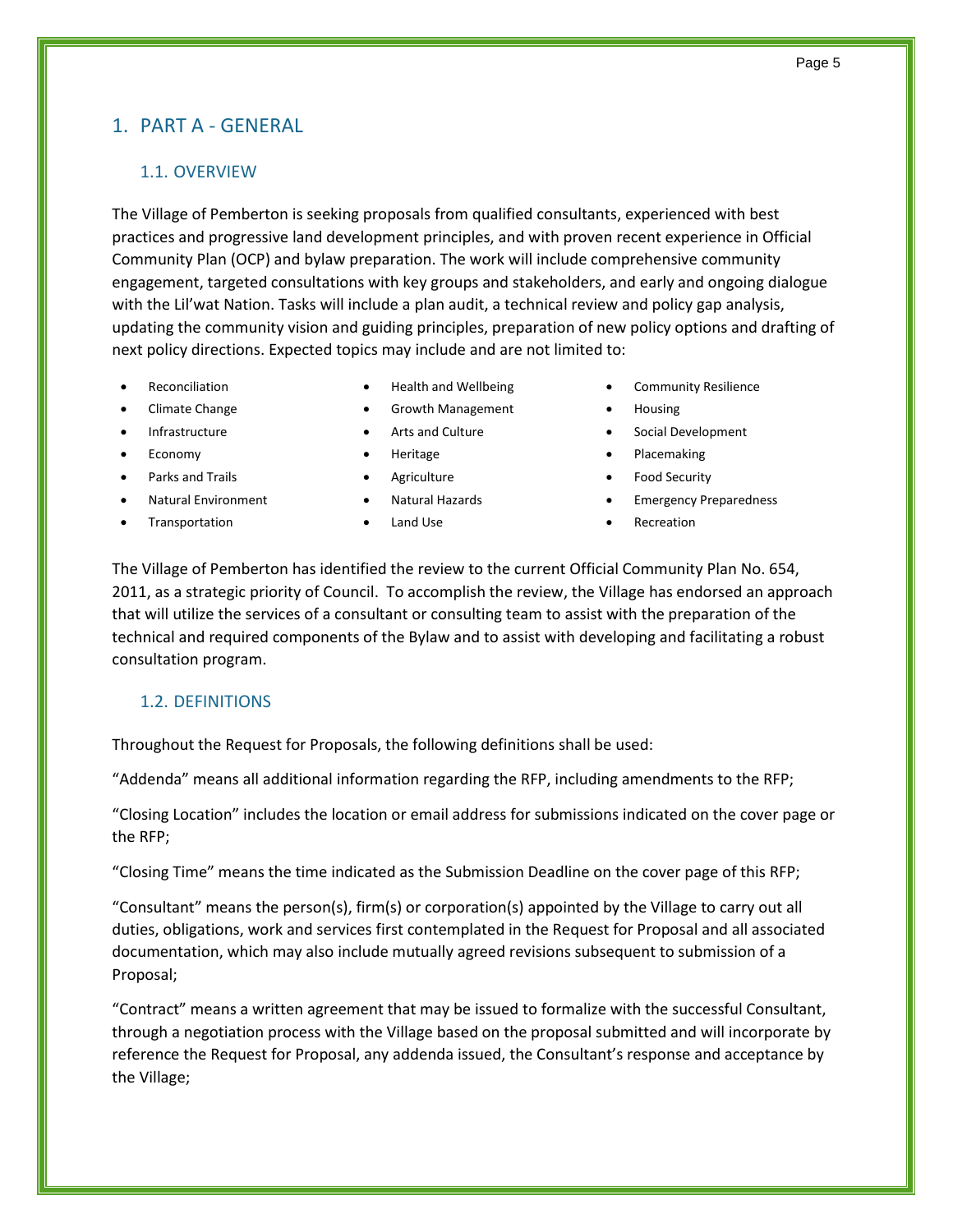Page 6

"Force Majeure" means causes that are beyond a party's control, and which are unavoidable by the exercise of reasonable foresight;

"Must" "Shall" "Will" mean a mandatory requirement that must be met in order for the proposal to receive consideration;

"Proponent" means an individual or company that submits, or intends to submit, a proposal in response to this RFP;

"Proposal" means the proponent's submission in response to this RFP;

"Request for Proposal" shall mean and include the complete set of documents, specifications, drawings, and addenda incorporated herein, and included in this Request for Proposal;

"RFP" means Request for Proposal;

"Services" means and includes the provision by the successful Consultant of all services, duties and expectations as further described in this RFP;

"Should" means a desirable requirement that has a significant degree of importance to the objectives of the RFP;

<span id="page-5-0"></span>"Village" means Village of Pemberton.

#### 1.3. INSTRUCTIONS FOR PROPONENTS

#### 1.3.1. ENQUIRIES

<span id="page-5-1"></span>All enquiries related to this RFP should include "Village of Pemberton OCP Review" in the subject line and are to be directed to:

Scott McRae

Manager of Development Services

7400 Prospect St, PO Box 100

Pemberton BC, V0N 2l)

#### [smcrae@pemberton.ca](mailto:smcrae@pemberton.ca)

Information obtained from any other source is not official and should not be relied upon. All addenda, amendments, or further information regarding this RFP including enquiries and responses will be recorded and will be posted to the Village of Pemberton's website for reference to all Proponents [\(www.pemberton.ca\)](http://www.pemberton.ca/). Each addendum will be incorporated into and becomes part of the RFP. It is the sole responsibility of the Proponent to monitor the Village of Pemberton website to ensure that they have received all updates.

All enquiries and questions are to be submitted in writing via email prior to **4:00pm on June 1, 2022**. The Village reserves the right to not answer any enquiries that are submitted after this time and date.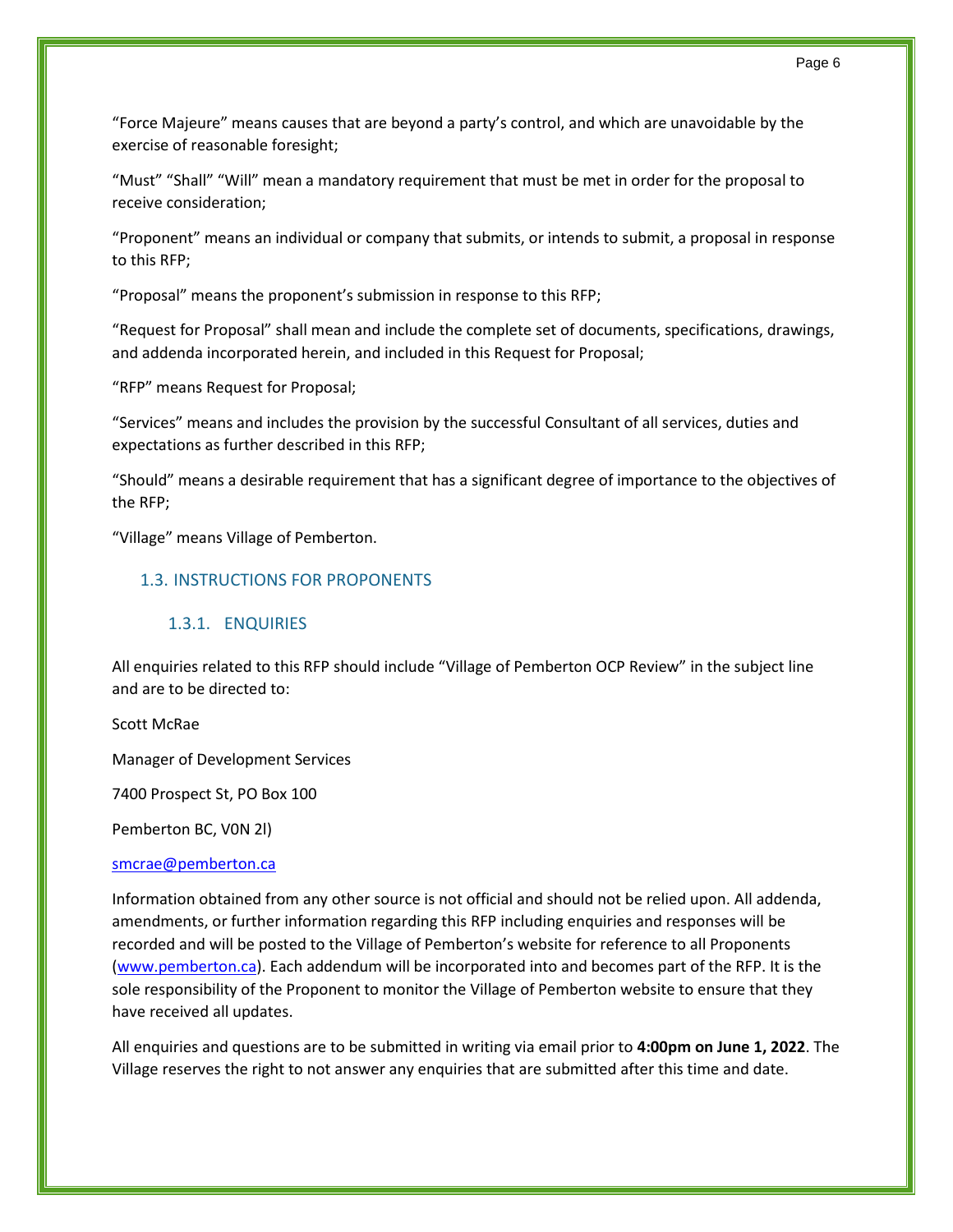### 1.3.2. CLOSING DATE, TIME AND DELIVERY REQUIREMENTS

<span id="page-6-0"></span>One (1) electronic or hardcopy version of the Proposal shall be supplied in a paper or PDF format with completed appendices signed by a person authorized to legally bind the Proponent to the statements made in the repose to this RFP. **Proposals will be received until 4:00pm, Pacific Time, on June 3, 2022.** Proposals shall be submitted with the following subject line to:

Subject Line: RFP #2022.01 Official Community Plan Review 2022-2024 - Confidential - Do Not Open

Scott McRae

Manager of Development Services

7400 Prospect St, PO Box 100

Pemberton BC, V0N 2L0

#### [smcrae@pemberton.ca](mailto:smcrae@pemberton.ca)

Electronic copies of the Request for Proposal documents may be obtained from the Village of Pemberton Website at no charge. All shipping materials are to clearly identify the Consultant and the contents.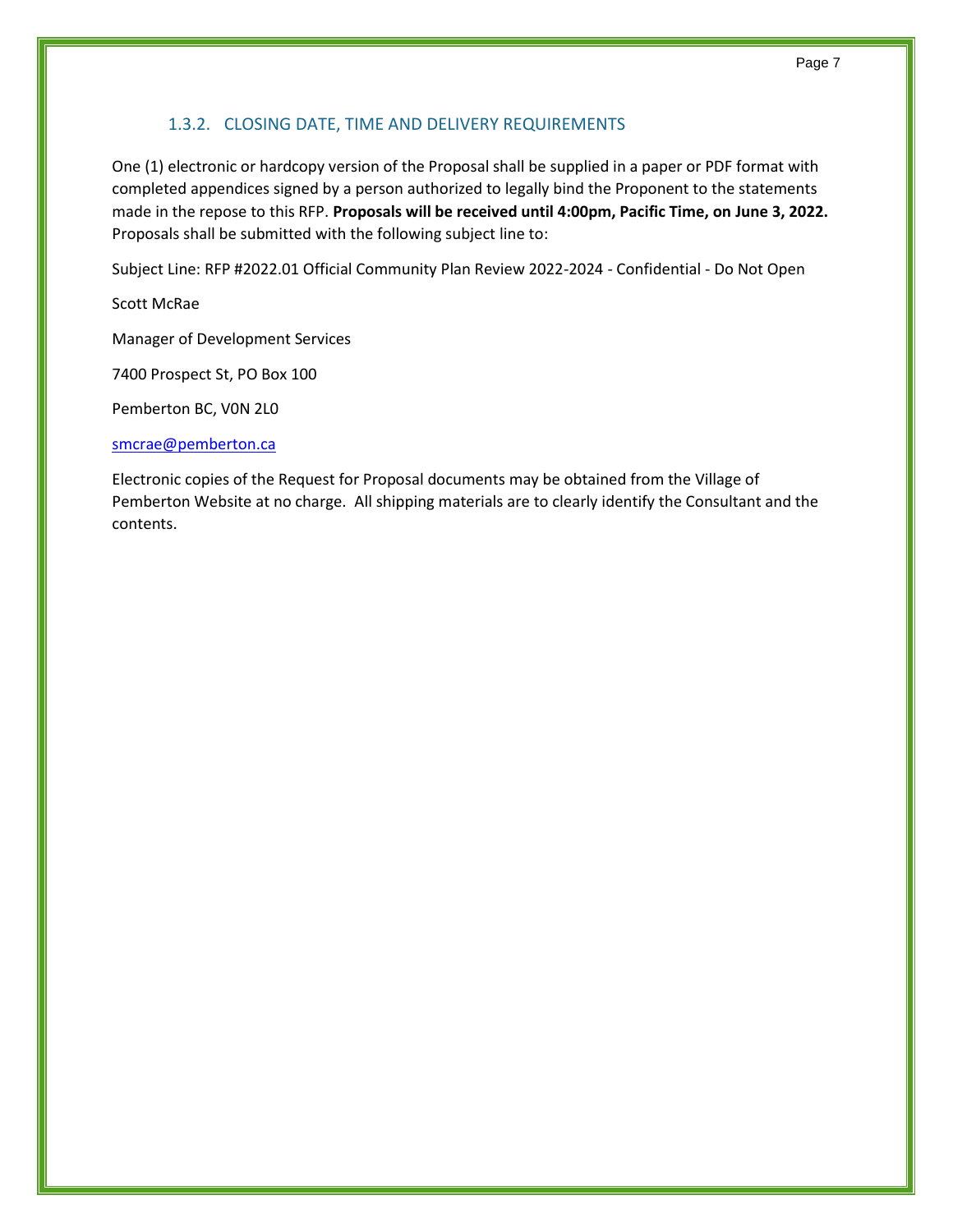# <span id="page-7-0"></span>2. STATEMENT OF REQUIREMENTS

### <span id="page-7-1"></span>2.1. PROJECT SCOPE AND DELIVERABLES

### 2.1.1. INTRODUCTION

<span id="page-7-2"></span>The Village of Pemberton is seeking proposals from qualified consultants experienced with best practices and progressive land development principles, and with proven recent experience in Official Community Plan (OCP) and bylaw preparation, as part of the Village of Pemberton OCP Review and Update.

The Village of Pemberton has identified the review to the current Official Community Plan No. 654, 2011 as a priority. To accomplish this, the Village has endorsed an approach that will utilize the services of a consultant or consulting team to assist with the preparation of the technical and required components of the Bylaw and to assist with developing and facilitating a robust consultation program.

### 2.1.2. BACKGROUND

<span id="page-7-3"></span>The Village of Pemberton is growing. Between census years of 2016 and 2021, the Village population went from 2,574 to 3,407, a growth rate of 32.4% which is among the highest in the province. The challenge is to embrace growth while retaining the small-town character that is valued amongst local residents. Development activity in the Village reflects this increase with the number of development applications being submitted at or near an all-time record. At the same time, construction activity has doubled as new subdivisions and multi-family developments move toward buildout. Against this backdrop the OCP Review is timely to help determine the direction of the community and manage growth within the geographical and aesthetic confines of a small town.

The current Official Community Plan has been amended from time to time within the last eleven years. Major revisions relate to new residential developments such as Tiyata, Benchlands and the Hillside Lands, also known as The Ridge and Sunstone.

The Village has completed various plans and policies that address specific topic areas. These documents will help inform the OCP Review and should align with the new Official Community Plan.

- Community Climate Action Plan (2022)
- Cycling Network Plan (2020)
- Hillside Development Design Guidelines (2020)
- Age-Friendly Affordable Housing Plan (2019)
- Regional Growth Strategy (SLRD) (2018)
- Community Wildfire Protection Plan (2016)
- Community Agricultural Parks Master Plan (2016)
- One Mile Lake Park Master Plan (2016)
- Parks and Open Spaces Master Plan (2011)
- Cultural Plan (2011)
- Downtown Enhancement Strategy (2009)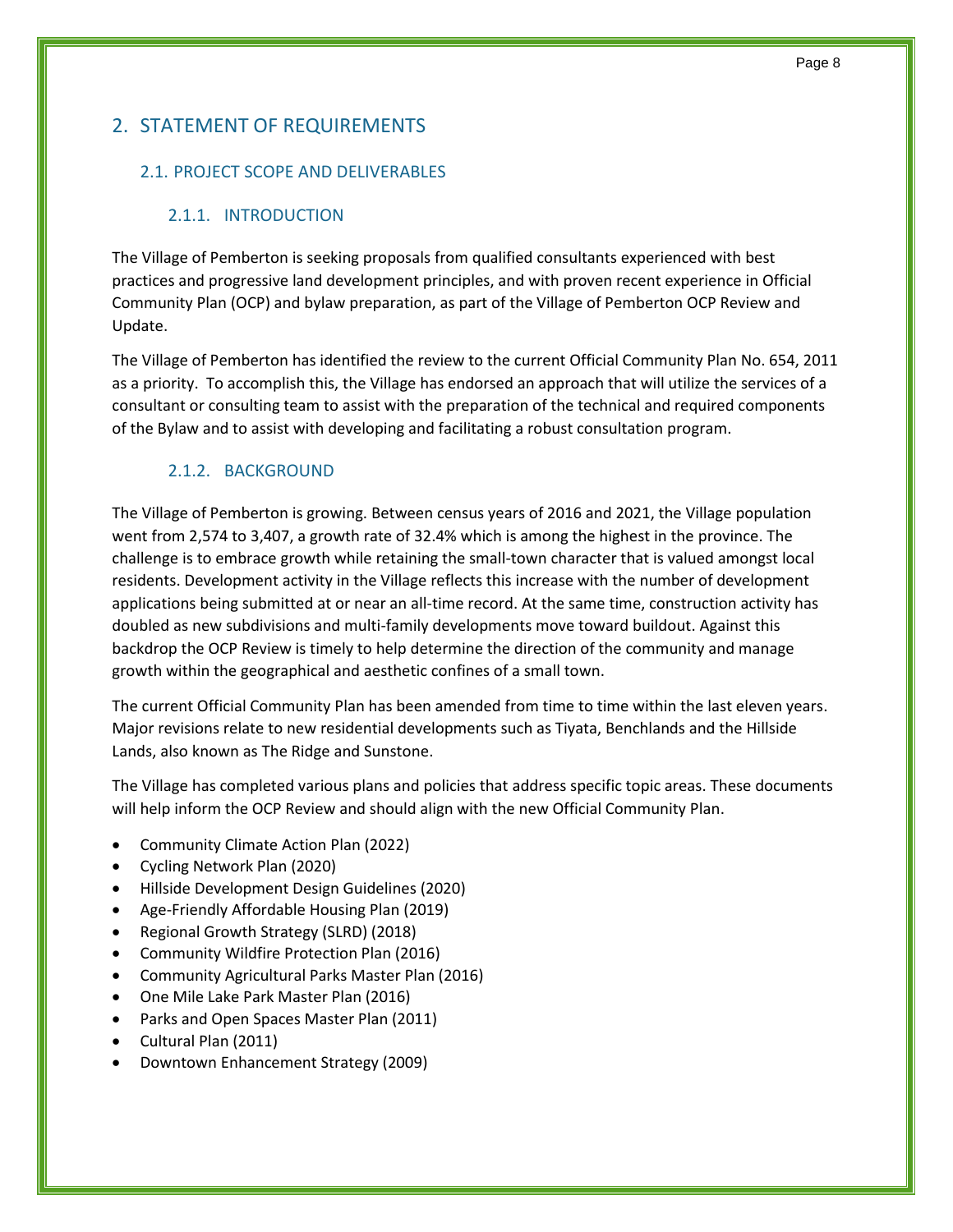Planning processes have continued to address regional topics that are valued by the residents of Pemberton. While their context has wider scopes, they will provide background and insight on topics specific to lands within the Village of Pemberton boundaries.

- Sea to Sky Food Recovery Strategy and Action Plan (2021)
- Pemberton Valley Recreational Trails Master Plan (2020)
- Mount Currie Landslide Risk Assessment (2018)
- Hazard Risk and Vulnerability Assessment (2013)
- <span id="page-8-0"></span>• Pemberton Valley Agricultural Area Plan (2009)

### 2.1.3. THE COMMUNITY

The Village of Pemberton (Village) lies just over 30kms north of Whistler and 7 kms south of Mt Currie, in the traditional territory of the Lil'wat Nation. Built on a history of forestry, farming, and a stop along the BC Rail line between Prince George and North Vancouver; Pemberton has seen substantial growth in recent decades. The Village of Pemberton, nestled at the foot of majestic Mount Currie, known as T'zil in Lil'wat territory, is the hub for the Pemberton Valley.

The area was developed by early settlers at the turn of the century who were drawn to the area by forestry and agriculture. The Pemberton Valley lies northwest of the Village and is famous as one of Canada's only certified seed potato growing regions. Pemberton hosts [world-class activities and outdoor](https://www.tourismpembertonbc.com/pemberton-activities/)  [recreation.](https://www.tourismpembertonbc.com/pemberton-activities/) The Village provides a variety of shopping, dining, accommodations and a thriving service and light industrial sector.

# 2.1.4. OBJECTIVES

<span id="page-8-1"></span>The purpose of the Official Community Plan is to guide land use and future decisions for the benefit of the community. The review will be undertaken to address gaps within the existing bylaw, identify the community's vision and priorities, and to reflect current best practices in the industry that are relevant to the unique characteristics and development trends in Pemberton. The updated bylaw must be creative, innovative, promote sustainable development and ensure a cohesive and complementary approach to growth management.

The existing Official Community Plan (OCP) warrants a review to guide the Village of Pemberton as it develops over the coming decades. Objectives to be addressed include, but are not limited to:

- Develop an OCP with significant community input, balancing planning and technical expertise with local values and community knowledge, and producing a document that is embraced by the community.
- Develop an OCP that is clear and provides consistent guidance and direction for Council, staff, and the community at large.
- Create an OCP that is user-friendly and easily understood by all readers and users.
- Articulate an updated community vision, planning goals and land use objectives that capture the unique character of Pemberton and its setting.
- Complete an inventory of land uses and social, economic, environmental, and cultural assets.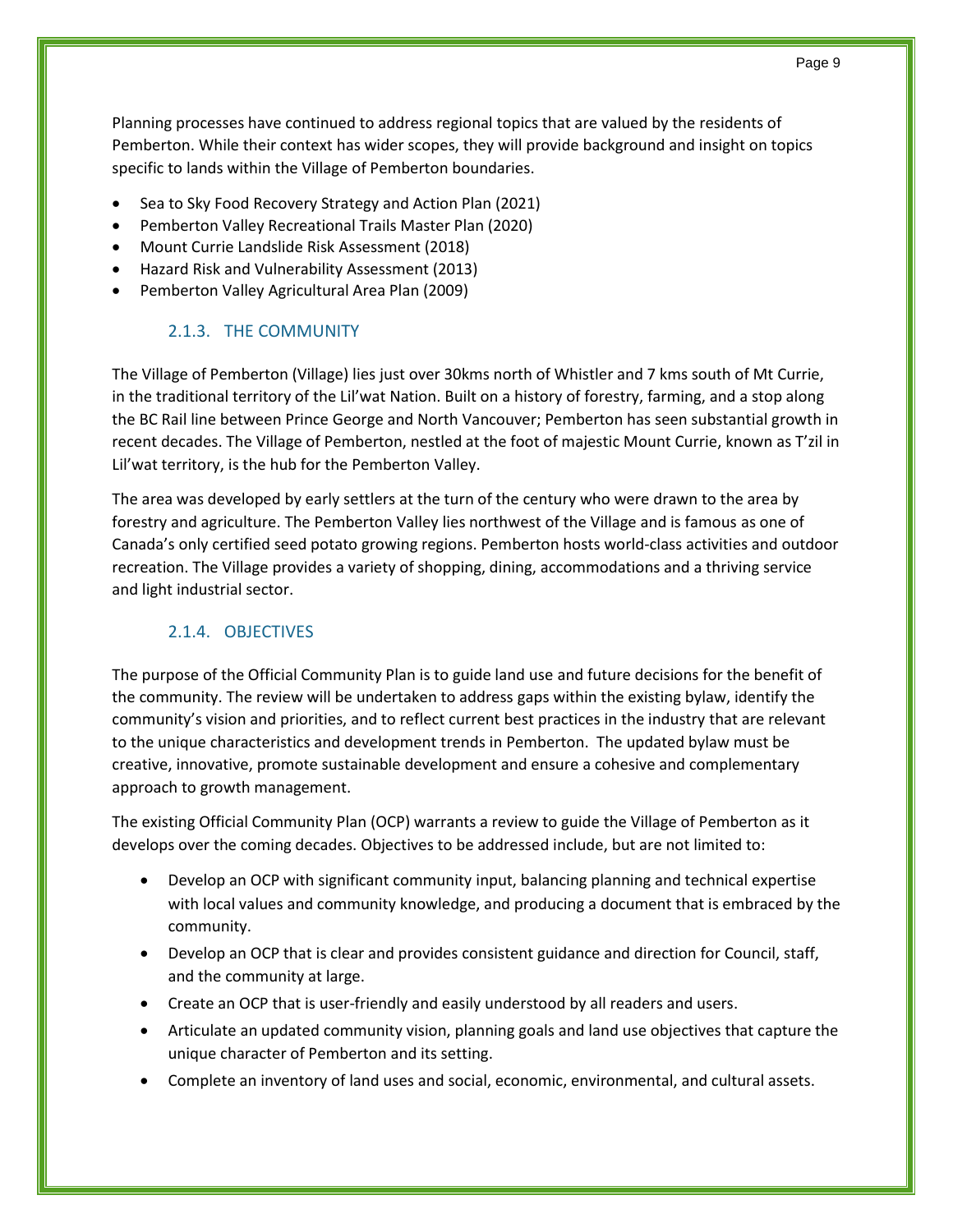- Assess land uses and growth needs based on current data and projections; including links to the latest housing needs assessment, community climate action and GHG profile, growth projections, and available land base.
- Provide analysis of community and growth management through the lenses of health and wellbeing, climate change, resiliency, and reconciliation; with affordability and mobility being key issues.
- Review criteria to manage Pemberton's Urban Growth Boundary and any future expansion.
- Collaborate with the Lil'wat Nation towards statements on truth and reconciliation, and the values that are important for a healthy relationship with the local first nations community.
- Overhaul existing Development Permit Areas including their application, justification, maps, and guidelines.
- Confirm existing Land Use Designations and provide updates to the future plan based on the results of community engagement activities and best practices as they relate to Pemberton and its small-town character.
- <span id="page-9-0"></span>• Provide a professional and well-designed OCP document that meets all legislative requirements.

# 2.1.5. FINAL DELIVERABLES

At the completion of the OCP Review and Update, the Village of Pemberton expects to receive the following deliverables:

- All documents must align with the Village of Pemberton's Official Style Guide.
- Complete updated Official Community Plan in the PDF file format, including all attachments.
- Complete updated Official Community Plan in the latest commonly accessible Microsoft Word Document file format.
- All maps in shapefile file format or another ESRI ArcGIS compatible format, plus a user-friendly format to be integrated on the Village Website.
- Delivery of all documents and materials collected throughout the project, to be retained as part of the public record.
- An Action Plan for the OCP and its components that lists priorities for action along with the timeframe for implementation (immediate/short/medium/long term), and monitoring and evaluation metrics.
- A technical memo demonstrating how the updated document satisfies all legislative requirements.
- Delivery of all materials and documents to Village Office.
- <span id="page-9-1"></span>• Presence for approvals process, including OCP Bylaw, Public Hearing(s), and Council Meetings.

# 2.1.6. DESCRIPTION OF WORK

The following is an outline of the expected works to be completed. Additional topics and tasks may be added to the work plan as the project unfolds and new issues are identified.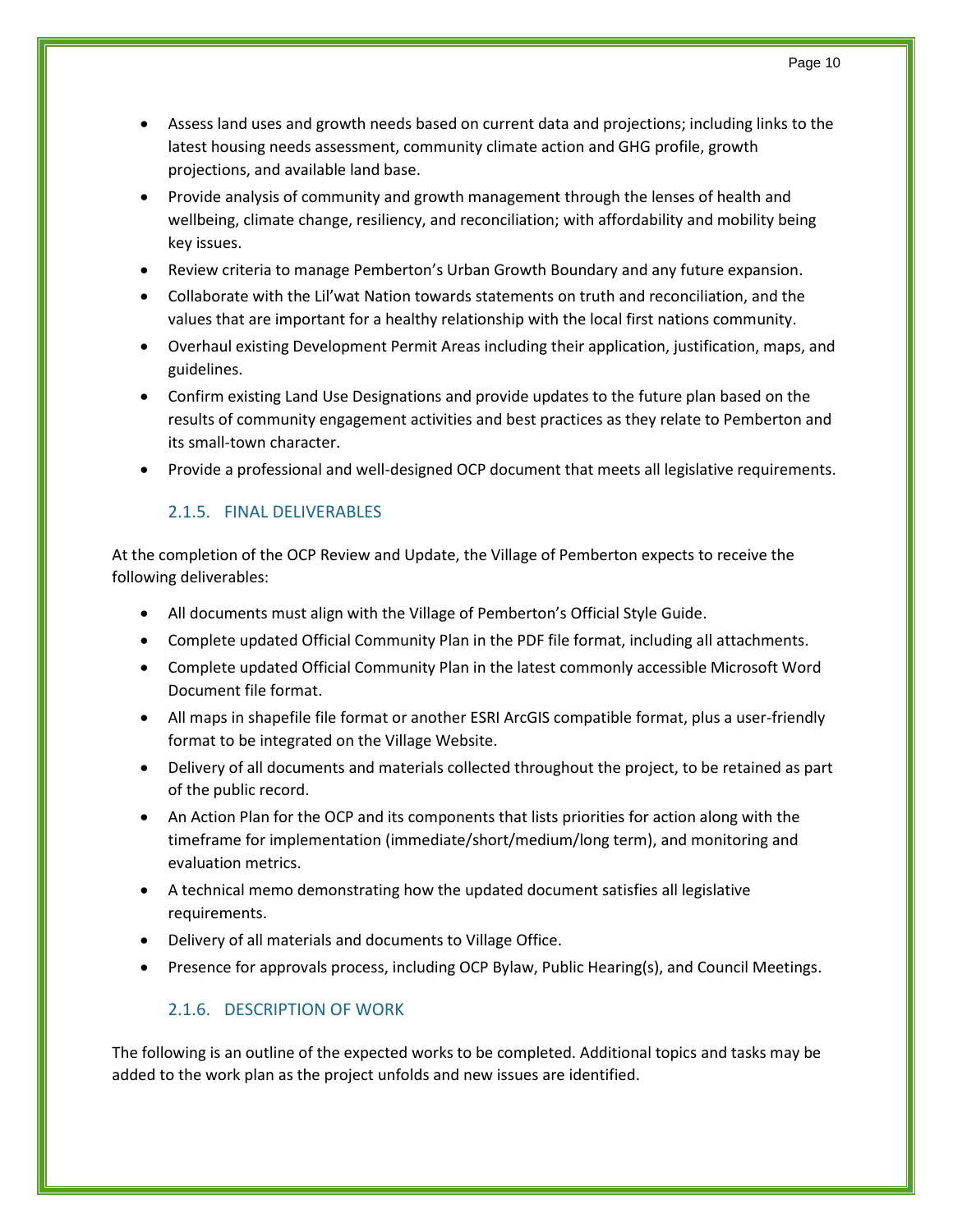### <span id="page-10-1"></span><span id="page-10-0"></span>1.0 Phase One

### A. Project Initiation

- Convene key staff and consultant team for introduction and understanding of expectations.
- Develop and establish a roster of local resources with skills and expertise.
- Develop a comprehensive Work Plan for the overall project with phases designed to achieve key targets and deliverables identified, noting responsibilities for the consultant(s) and Village staff.
- Develop, with staff, a detailed community and stakeholder Consultation Plan to maximize local resources, existing events and identify opportunities for meaningful public participation in a practical context and using multiple platforms (including Have Your Say Pemberton website) in light of continuing and evolving concerns related to the COVID-19 pandemic. The consultation plan should be developed to match phases set out in the work plan.
- Consultation with OCP Advisory Committee to confirm approach established through initial meetings with staff.
- Identify any missing expertise and develop a strategy to enhance the team, potentially with the use of sub-contractors.
- Develop, with staff, a detailed communication plan for the duration of the project.
- Interim Deliverables:
	- A Detailed Work Plan, with key deliverables, and a timeline with clearly defined and trackable milestones.
	- A comprehensive Consultation Plan, including engagement with Lil'wat Nation, that matches the Work Plan, throughout all stages of the project.
	- A Communication Plan that is aligned with the Work Plan and Consultation Plan and maximizes public awareness and interest in the project.
	- Work Plan, Consultation Plan, and Communications Plan to be presented to Council at a public meeting as a start of community involvement.
- <span id="page-10-2"></span>B. Plan Audit: Technical Review and Issues Identification
- Conduct a thorough review of the current OCP and Implementation Scorecard (to be provided by staff), including a gap analysis to identify areas of the OCP that need improvement.
- Conduct a technical review of all relevant plans and supporting documents completed by the Village of Pemberton, neighbouring jurisdictions, and other organizations that may inform the new OCP.
- Meet with Village staff, OCP Advisory Committee, and Council to identify issues that need to be addressed on the OCP Review.
- Report results of Technical Review and ilssues identified.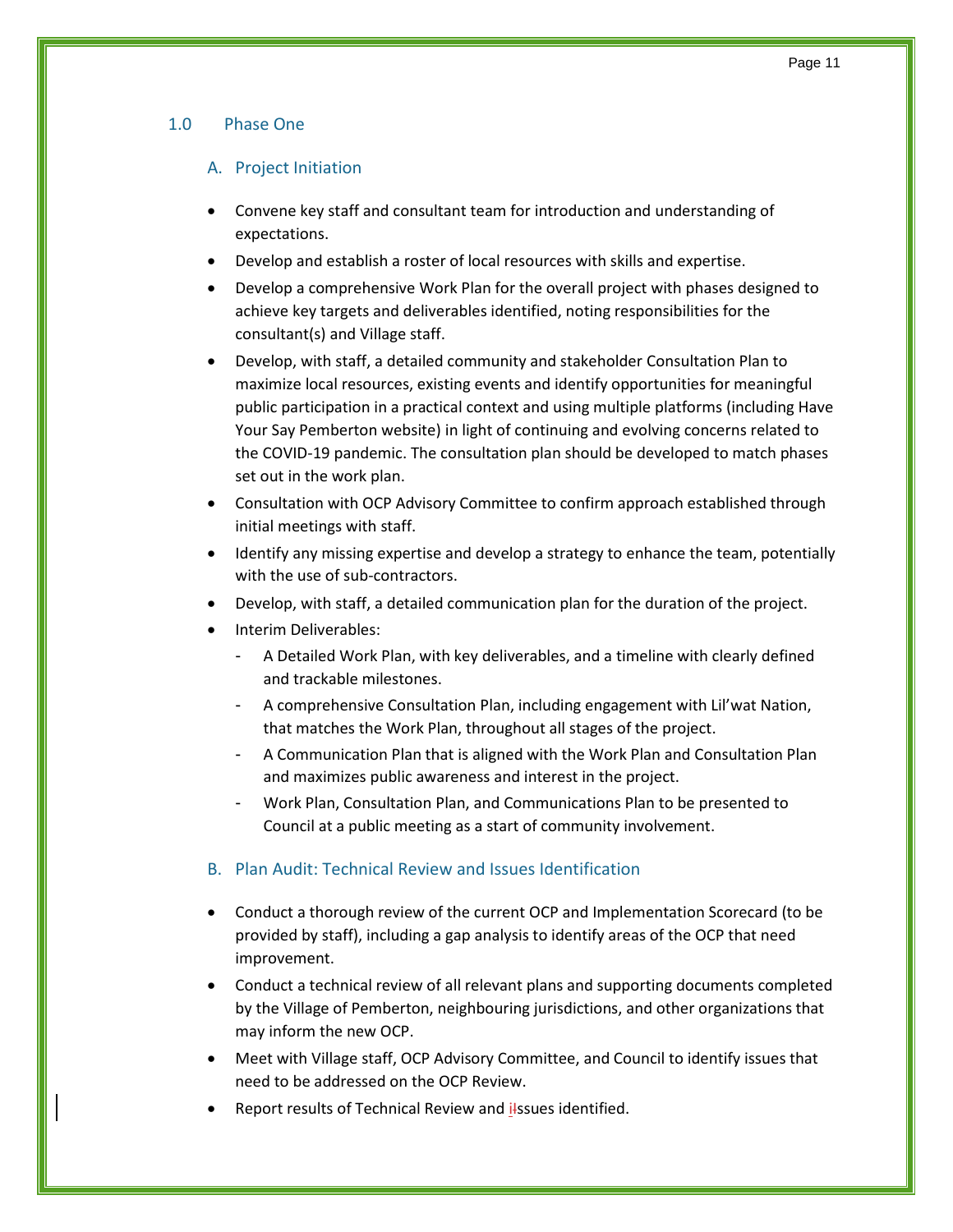- Prepare community and stakeholder consultation materials to confirm findings with the public.
- Interim Deliverables:
	- Technical memo summarizing conclusions from OCP review and Gap Analysis.
	- Technical memo summarizing results of review of relevant plans and policies.
	- Summary of Key Issues.
	- Presentation of findings from Technical Review and Key Issues to OCP Advisory Committee.
	- "Backgrounder" information packages on each of the Key Issues and topics identified, with options, in preparation for engagement activities.
- <span id="page-11-0"></span>C. Community and Stakeholder Consultation
- Prepare launch of community and stakeholder consultations, including appropriate advertising and notifications developed in Communications Plan.
- Provide the public with results of work completed to date and Backgrounders about key topics.
- Present findings of Plan Audit to the public and lead public participation in further issue identification and validation.
- Review of current Vision, Guiding Principles, Goals and Objectives.
- Gather concepts of community values and views on the community's character and principles that will guide future growth and development.
- Conduct a Community Mapping exercise to identify future land uses, key areas of interest, and modifications that will inform refreshed maps in the new OCP.
- Interim Deliverables:
	- Summary and analysis of stakeholder engagement to date.
	- Presentation of engagement summary to staff.
	- Compilation of community values and views gathered to date.
- <span id="page-11-1"></span>D. First Draft OCP – Vision, Guiding Principles, Goals and Objectives
- Draft preliminary Community Vision using knowledge gained from technical review of current OCP, consultation activities, and evaluation of community values.
- Draft and develop preliminary Guiding Principles that support the vision, values and character determined through community engagement, technical review, and issues identified.
- Develop preliminary Goals and Objectives using knowledge gained from technical review and other activities.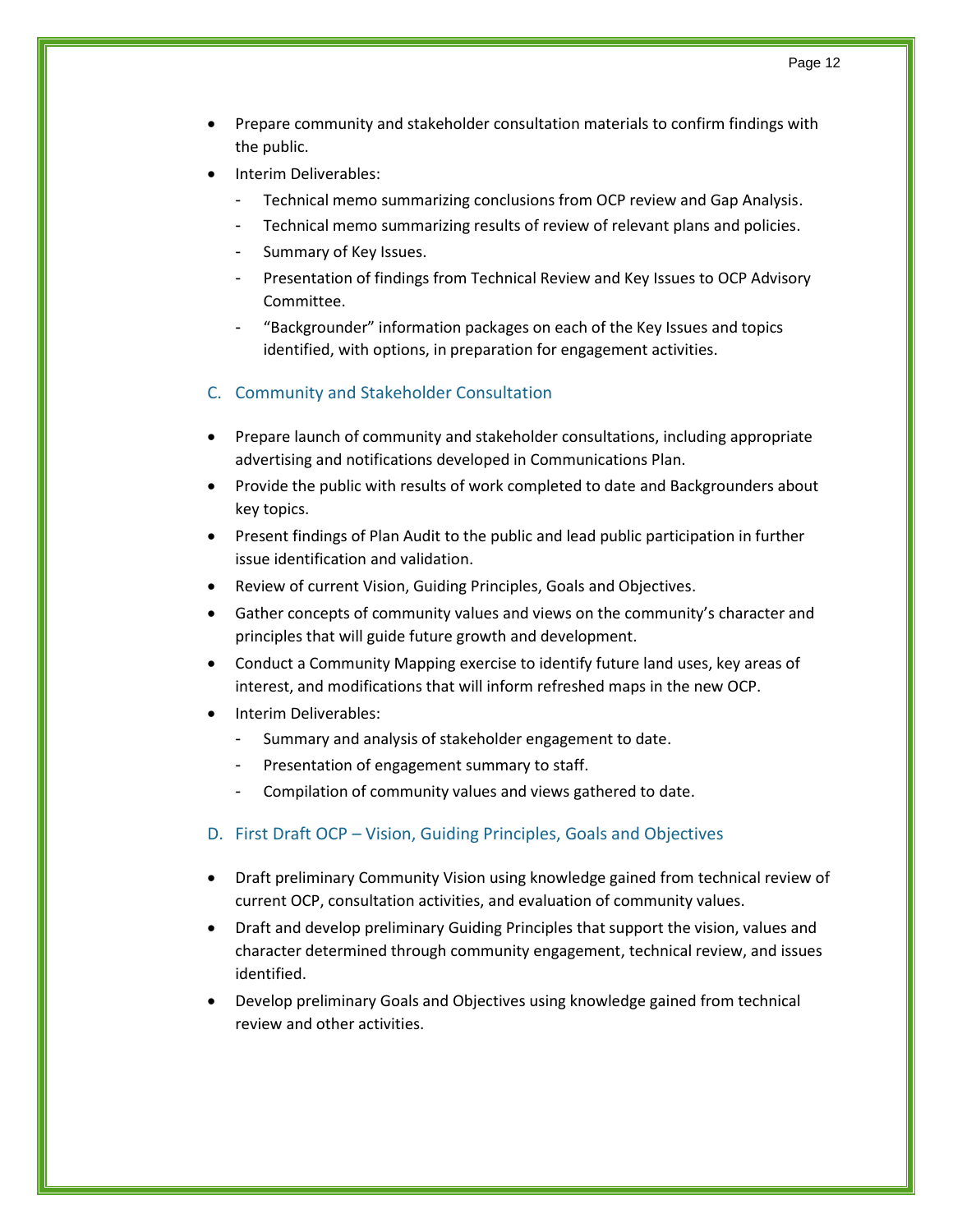### <span id="page-12-0"></span>E. Phase One Deliverables

- First draft of the following key OCP elements:
	- o Vision
	- o Guiding Principles
	- o Goals and Objectives
- Present First Draft to OCP Advisory Committee and to Council.
- Summary report of works completed in Phase One.

### <span id="page-12-2"></span><span id="page-12-1"></span>2.0 Phase Two

- A. Community and Stakeholder Consultation
- Host public session to present, discuss, and confirm results of engagement activities undertaken in Phase One.
- Review Draft OCP Vision, Guiding Principles, Goals and Objectives:
	- o Present draft to the public.
	- o Seek improvements for next draft.
- Present growth projections based on housing needs, economic outlook, and population growth for next 5 and 10 years.
- Present and seek community input on options for growth management, including increased densities and building heights in key nodes, and where future greenfield development should be located.
- Using results of the Community Mapping exercise and the technical reviews and background work done in Phase One, refresh OCP Maps and generate Community Map to present at engagement events for further community input.
- Interim Deliverables:
	- Growth projections technical memo detailing methodology, data sources, and results.
	- Summary of results from public engagement on growth management.
	- Community Map and refreshed OCP Maps markups and drafts.

# <span id="page-12-3"></span>B. Second Draft OCP

- Review OCP Plan Audit results and technical deliverables.
- Review Land Use Designations and propose revisions where appropriate to confirm future directions set in policies.
- Draft Policies, Strategies and Actions using knowledge gained from technical review, consultation to date, and development of draft Vision, Guiding Principles, Goals and Objectives.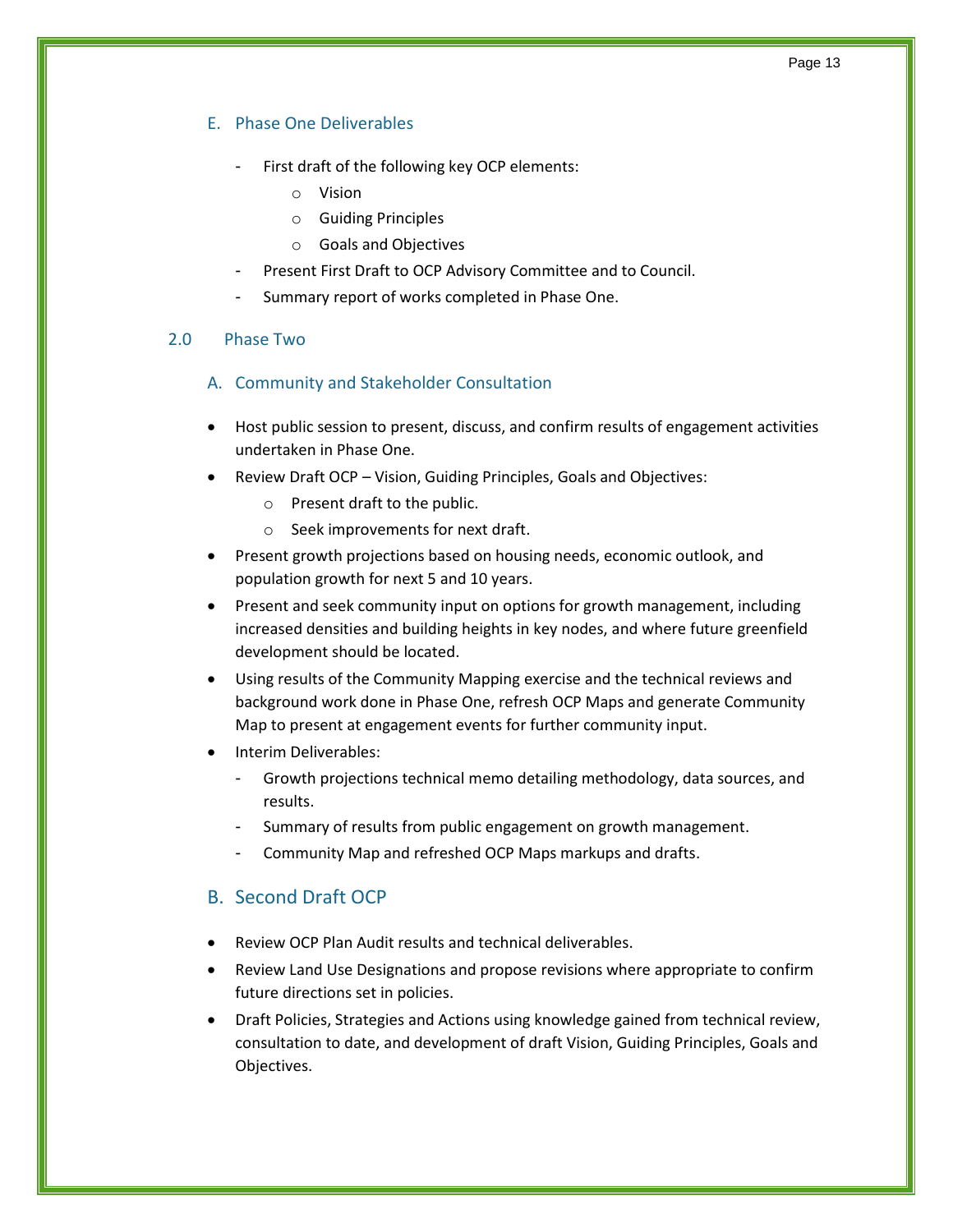- Analyze Development Permit Areas and their guidelines from the existing OCP against results from technical review and draft revisions.
- Update OCP Maps based on new information gained through technical review, community consultation, and development trends.
- Develop indicators with staff that align with results in the project to date and will allow for realistic monitoring over the next 10 years.

### <span id="page-13-0"></span>C. Phase Two Deliverables

- Submit refined draft OCP that includes:
	- o Vision, Guiding Principles, Goals and Objective.
	- o Draft Policies, Strategies, and Actions.
	- o Draft Land Use Designations.
	- o Draft Development Permit Areas and their guidelines.
	- o Draft OCP Maps including, but not limited to, Land Use Designations, Development Permit Areas, Environmental and Land Constraints.
	- o Draft Indicators as developed through consultation with staff.
- Present Draft to OCP Advisory Committee.
- Present Draft to Staff.

### <span id="page-13-2"></span><span id="page-13-1"></span>3.0 Phase Three

### A. Community and Stakeholder Consultation

- Present complete draft OCP to the community.
- Review and confirm what was heard in Phase Two Community Consultations.
- Confirm Growth Management Strategies, Land Use Designations, Development Permit Areas, and OCP Maps.
- <span id="page-13-3"></span>• Seek input on anything missing from the draft OCP.
- B. Final Revisions
- Make final changes following public consultation activities.
- Prepare draft OCP for final presentation.

### <span id="page-13-4"></span>C. Phase Three Deliverables

- Presentation of Final Draft of OCP and maps.
- Final Presentation to OCP Advisory Committee.
- Final Presentation to Staff.
- Final Presentation to Council.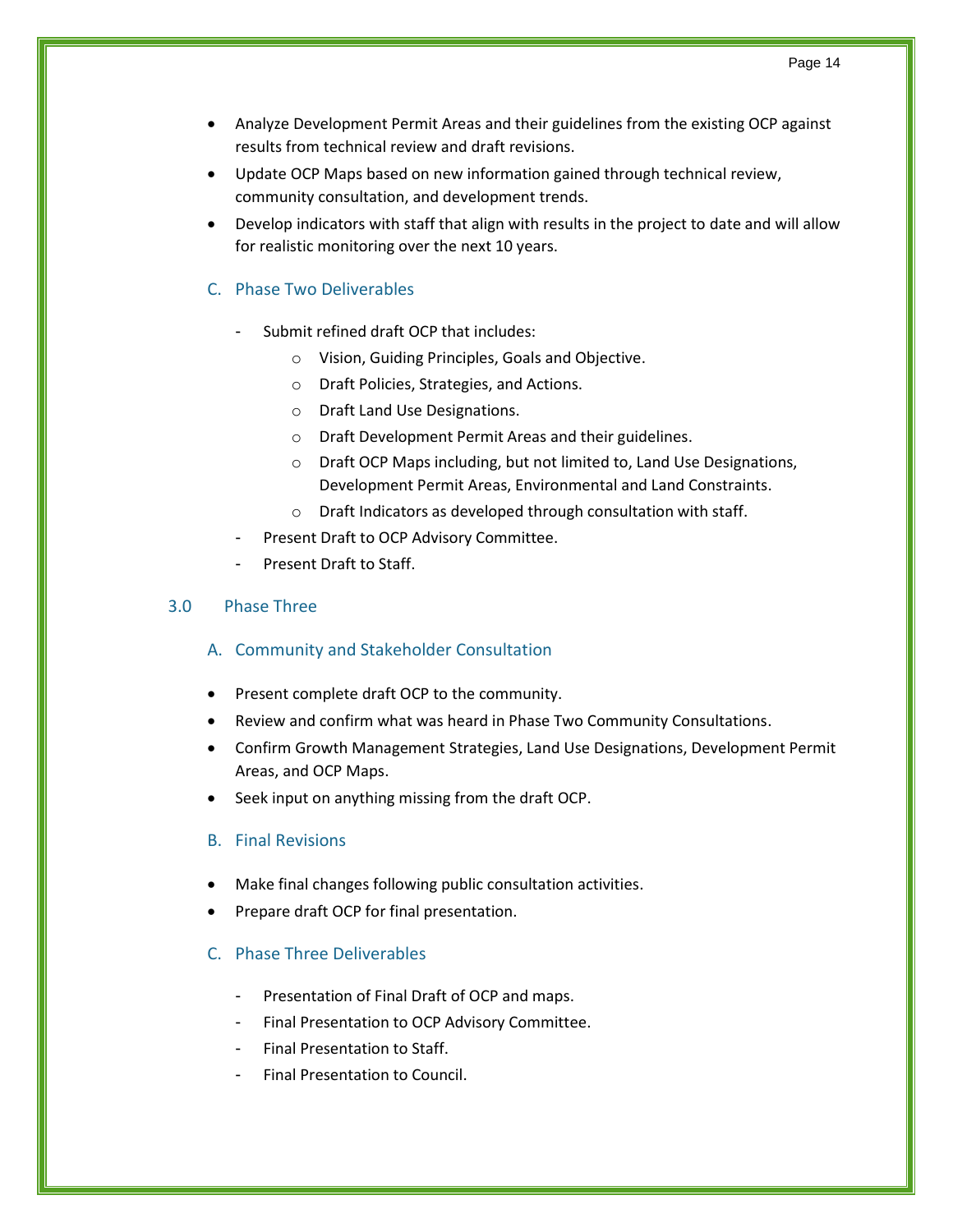### <span id="page-14-0"></span>2.2. BUDGET

The Village has a maximum budget of \$150,000 excluding GST for this project.

### <span id="page-14-1"></span>2.3. SCHEDULE

The successful Consultant must initiate work within fourteen (14) days of issuance of Notice to Proceed. The Village requires that the project be completed no later than April 1, 2024, with only the Bylaw and Approvals Process to follow. The following table provides a preliminary timeline of the project.

| PROJECT ACTIVITY                                                                                                                                     | <b>ANTICIPATED TIMELINE</b>                                                                                                                       |  |
|------------------------------------------------------------------------------------------------------------------------------------------------------|---------------------------------------------------------------------------------------------------------------------------------------------------|--|
| <b>RFP Tender Review</b>                                                                                                                             | June 3 - 10, 2022                                                                                                                                 |  |
| <b>Consultant Selection</b>                                                                                                                          | June 13 - 17, 2022                                                                                                                                |  |
| <b>Project Kick-Off Meeting</b>                                                                                                                      | June 24, 2022                                                                                                                                     |  |
| Phase One<br>Project Initiation<br>Plan Audit<br>$\bullet$<br><b>Community and Stakeholder Consultation</b><br>First Draft<br>$\bullet$<br>Phase Two | June 2022 - June 2023<br>June 2022 – Sept 2022<br>June 2022 – Dec 2022<br>Jan 2023 – Mar 2023<br>Mar 2023 - June 2023<br>June 2023 - January 2024 |  |
| <b>Phase Three</b>                                                                                                                                   | January 2024 - April 2024                                                                                                                         |  |
| <b>Bylaw and Approvals Process</b>                                                                                                                   | April 2024 - June 2024                                                                                                                            |  |

### <span id="page-14-2"></span>2.4. MATERIALS AVAILABLE TO SUCCESSFUL CONSULTANT

The following materials will be provided to the successful Consultant at no charge:

- Community Climate Action Plan (2022)
- Cycling Network Plan (2020)
- Hillside Development Design Guidelines (2020)
- Age-Friendly Affordable Housing Plan (2019)
- Mount Currie Landslide Risk Assessment (2018)
- Regional Growth Strategy (SLRD) (2018)
- Community Wildfire Protection Plan (2016)
- Community Agricultural Parks Master Plan (2016)
- One Mile Lake Park Master Plan (2016)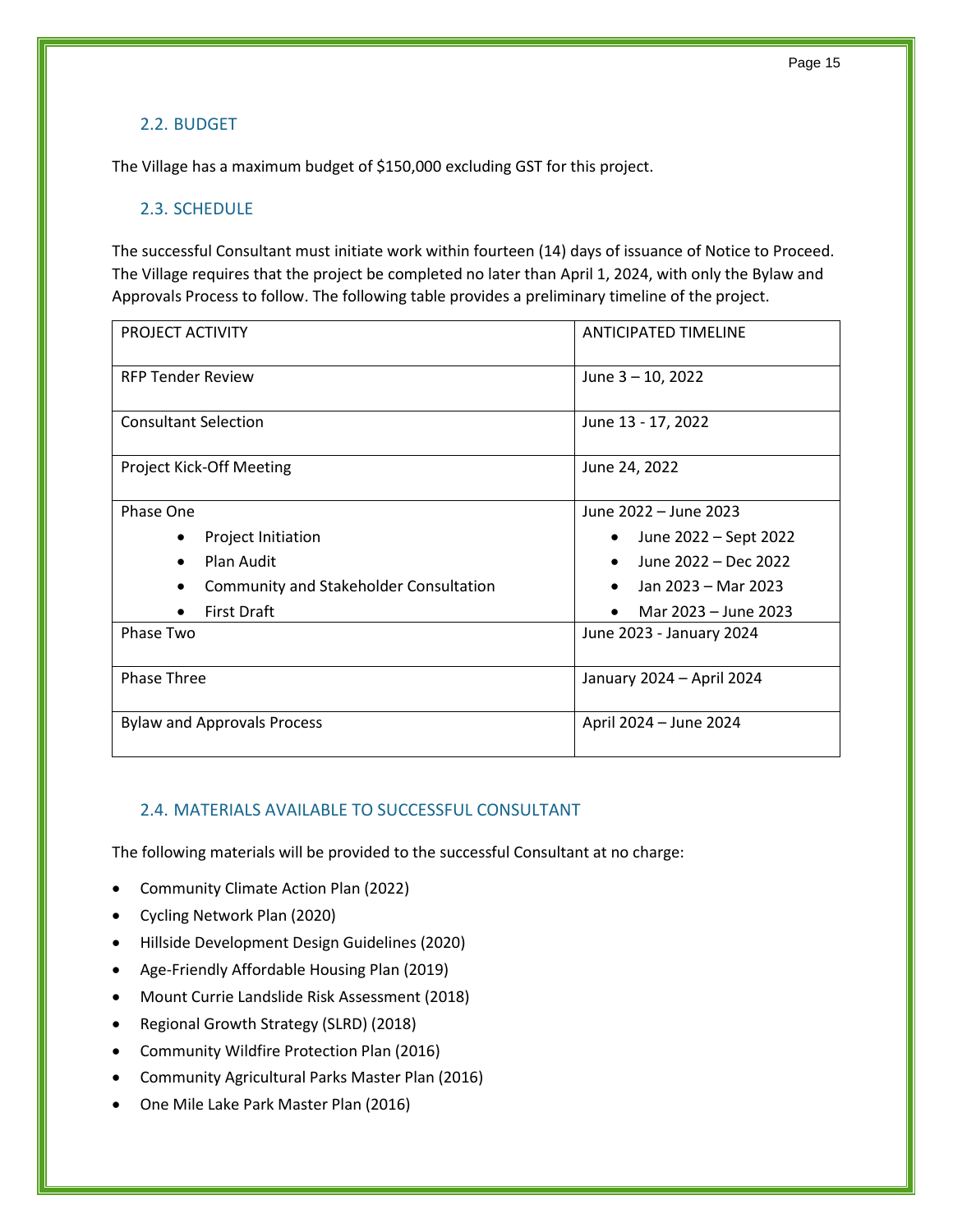- Official Community Plan (2011)
- Parks and Open Spaces Master Plan (2011)
- Cultural Plan (2011)
- Downtown Enhancement Strategy (2009)
- Sea to Sky Food Recovery Strategy and Action Plan (2021)
- Pemberton Valley Recreational Trails Master Plan (2020)
- Hazard Risk and Vulnerability Assessment (2013)
- Pemberton Valley Agricultural Area Plan (2009)
- Village of Pemberton Official Style Guide
- OCP Implementation Scorecard of projects completed
- Any other plans or policies from adjacent jurisdictions, as necessary

The Village will provide access to any additional relevant bylaws and policies that may become necessary for the proponent to complete this project as they are identified.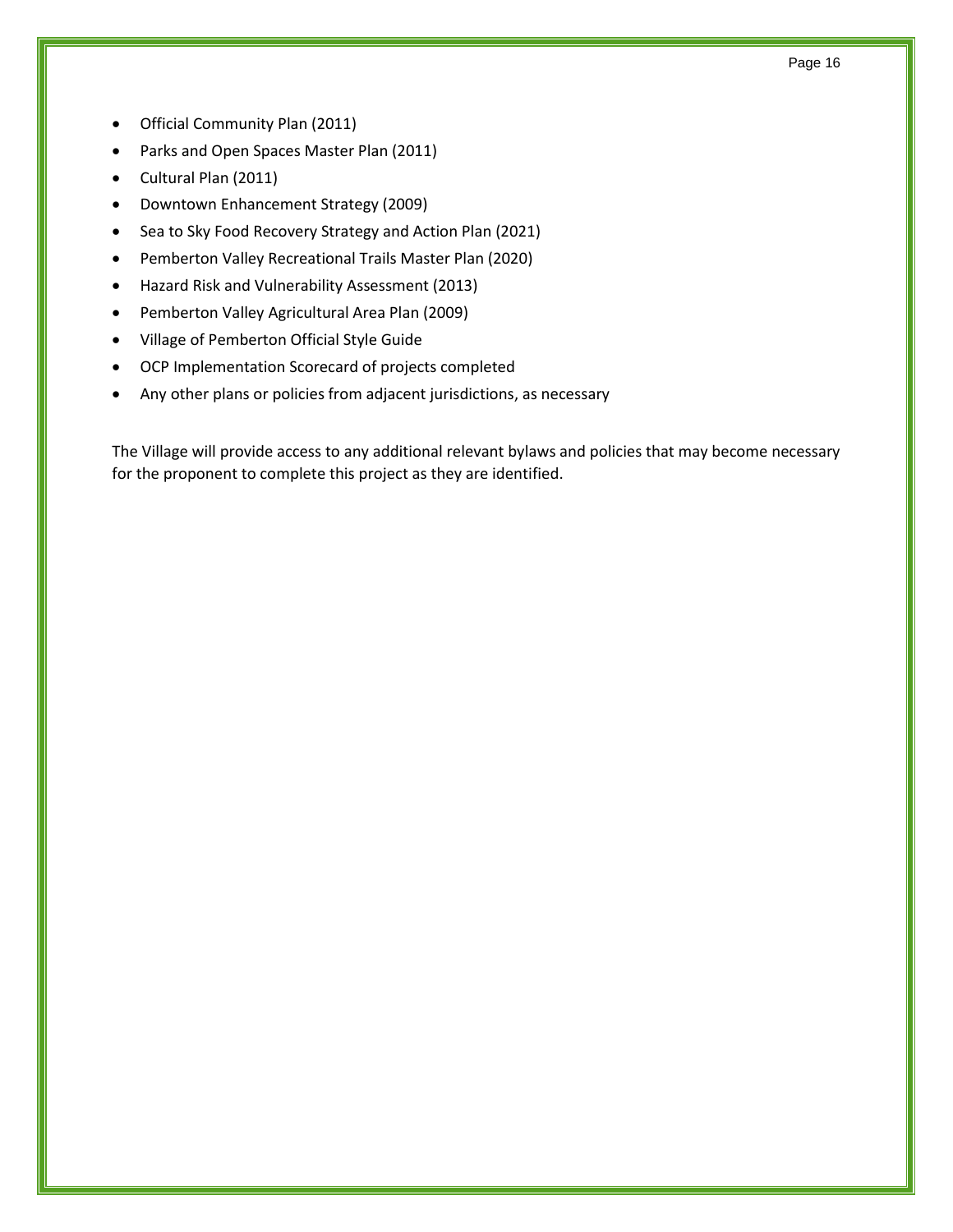# <span id="page-16-0"></span>3. GENERAL CONDITIONS OF THE RFP

### <span id="page-16-1"></span>3.1. ACCEPTANCE OF PROPOSALS

This is a Request for Proposal, and not a call for tenders or request for binding offers. The Village does not intend to enter into contractual relations as part of this RFP process and no contractual obligations whatsoever will arise between the Village and any Consultant who submits a Proposal in response to this RFP until and unless the Village and a Consultant enter into a formal, written contract for the Consultant to undertake this project.

### 3.1.1. OWNERSHIP OF PROPOSALS AND FREEDOM OF INFORMATION

<span id="page-16-2"></span>All documents submitted to the Village in response to this RFP or as part of any subsequent negotiation will become the property of the Village and will not be returned. Consultants should also be aware that the Village is subject to the provisions of the *Freedom of Information and Protection of Privacy Act* (FOIPPA) ("Act"). A Consultant may stipulate in their Proposal that a portion(s) of their Proposal that contains confidential information and are supplied to the Village in confidence. However, under FOIPPA, the Village may nevertheless be obligated to disclose all or part of a response pursuant to a request made under the Act, even if the Consultant has stipulated that part of their Proposal is supplied in confidence. The Consultant should review Section 21 and other provisions of FOIPPA to gain a better understanding of the Village's disclosure responsibilities under the Act.

### 3.1.2. CONFIDENTIALITY OF VILLAGE INFORMATION

<span id="page-16-3"></span>This RFP and all information provided by the Village to a Consultant is provided on a confidential basis, and Consultants will not disclose any such information to any person (other than the Consultant's legal advisers) without the Village's prior written consent, nor may any Consultant publicize or advertise its involvement with this RFP process or the Village in connection wherewith without the prior written consent of the Village.

All documents including Proposals, submitted to the Village become the property of the Village. Each Proposal should clearly identify any information that is considered to be confidential or proprietary information.

# 3.1.3. COMMITMENT BY THE VILLAGE

<span id="page-16-4"></span>The Village will make available, upon request and at no cost to the successful Consultant, any existing plans, reports, studies, and copies of relevant background information.

The successful Consultant may be required to sign non-disclosure, confidentiality, or other agreements when access is provided to Village information.

### 3.1.4. CONSULTANT'S EXPENSES

<span id="page-16-5"></span>For clarity, Consultants will be solely responsible for their own expenses incurred in preparing a Proposal or in any subsequent negotiations with the Village.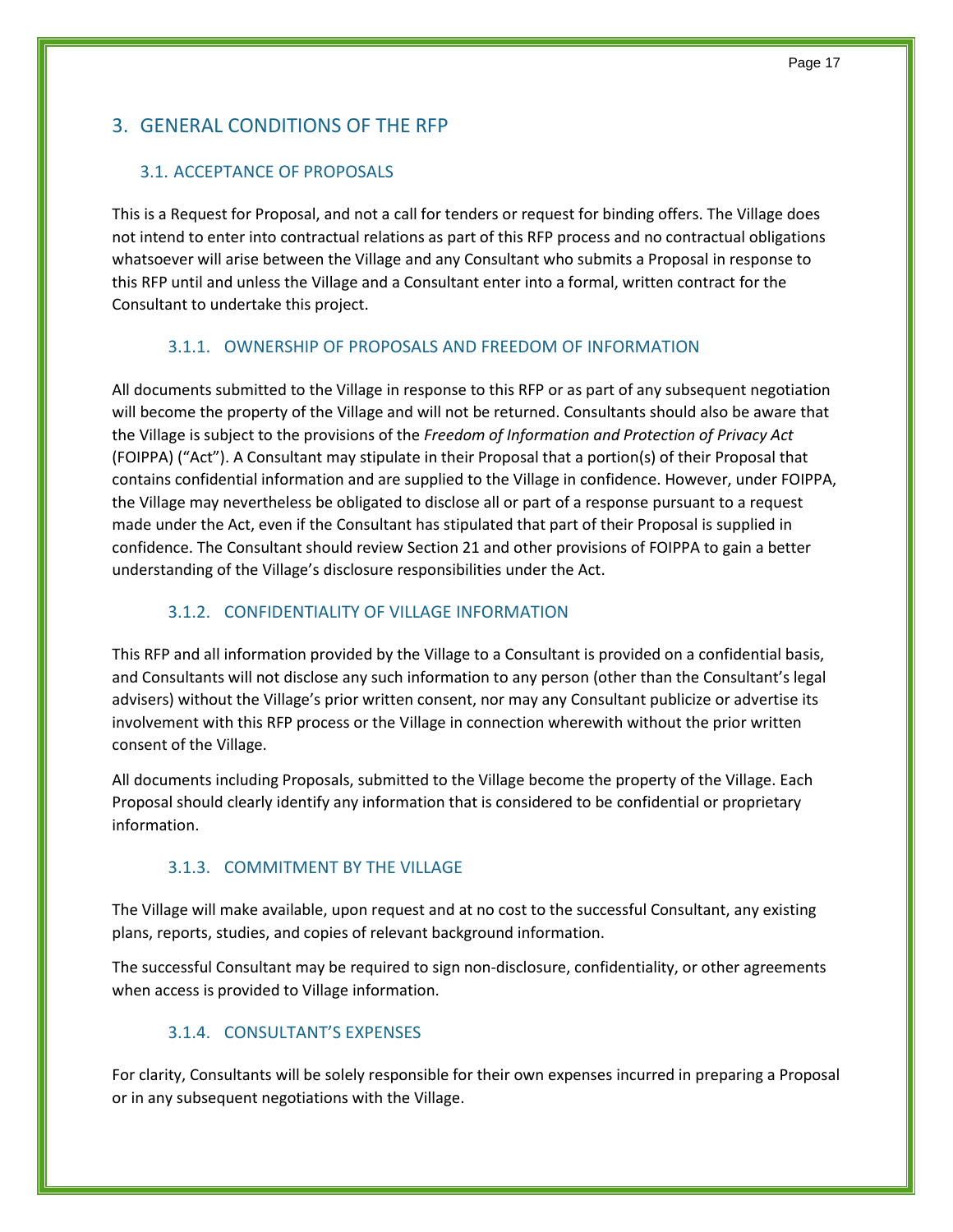# 3.1.5. SUBCONTRACTORS

<span id="page-17-0"></span>The Contractor shall not subcontract any services to be performed resulting from this RFP, without the prior written approval of the Village, except for service firms engaged in drawing, reproduction, typing, and printing. Any subcontractors must be engaged under written contract with the Contractor with provisions allowing the Contractor to comply with all requirements of this RFP. The Contractor shall be solely responsible for reimbursing any subcontractors, and the Village shall have no obligation to them.

# 3.1.6. CONFLICT OF INTEREST

<span id="page-17-1"></span>Consultants shall disclose any potential conflicts of interest and existing business relationships they may have with the Village, its elected or appointed officials or employees. The Village may rely on such disclosure. The Village may reject a Proposal from any Consultant that the Village judges would be in a conflict of interest if the Consultant is awarded a Contract. Failure to disclose, or false or insufficient disclosure of the nature and extent of any relationship the Consultant may have with any employee, officer of the Village shall be grounds for immediate termination of any agreement or contract with the Village, in the Village's sole discretion, without further liability of notice.

# 3.1.7. INSURANCE

<span id="page-17-2"></span>The successful Consultant agrees to implement and submit proof of insurance upon award of the Contract. The insurance must be maintained for the duration of the Contract at the Consultant's own cost and expense, in such amount, in such forms, and with insurers acceptable to the Village.

# 3.1.8. PERMITS AND LICENSES

<span id="page-17-3"></span>The successful Consultant will be required to obtain a Village business license prior to commencement of work and the business license must remain valid throughout the work period.

# 3.1.9. DEFINITION OF CONTRACT

<span id="page-17-4"></span>Notice in writing to a Consultant of the acceptance of its Proposal by the Village and the subsequent execution of a written Contract will constitute a Contract for the Services and no Consultant will acquire any legal or equitable rights or privileges until a written Contract has been signed by both parties.

# 3.1.10. LIABILITY FOR ERRORS

<span id="page-17-5"></span>The information contained in this RFP is supplied solely as a guideline for Consultants. The information is not guaranteed or warranted to be accurate by the Village, nor is it necessarily comprehensive or exhaustive. Nothing in this RFP is intended to relieve Consultants from forming their own opinions and conclusions with respect to the matters addressed in this RFP.

# 3.1.11. MODIFICATION OF TERMS

<span id="page-17-6"></span>The Village reserves the right to modify the terms of the RFP at any time at its sole discretion. Such modifications will be communicated to all Consultants through formal addenda.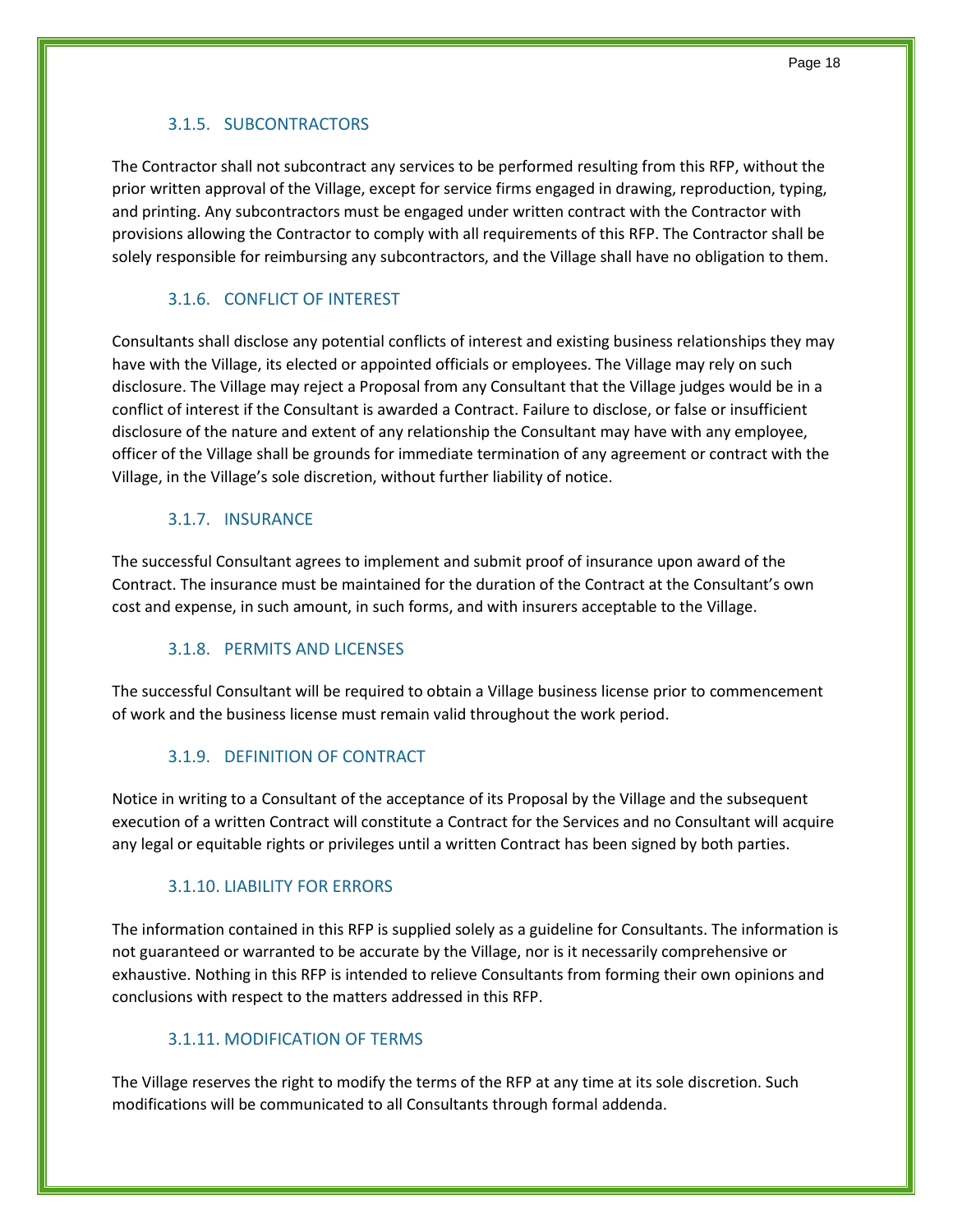### 3.1.12. REMUNERATION

<span id="page-18-0"></span>Remuneration for services, up to the agreed upon contract amount will be paid monthly against invoices within thirty (30) days after receipt. Claims for reasonable reimbursable expenses permitted by the contract will be paid upon presentation with appropriate documentation.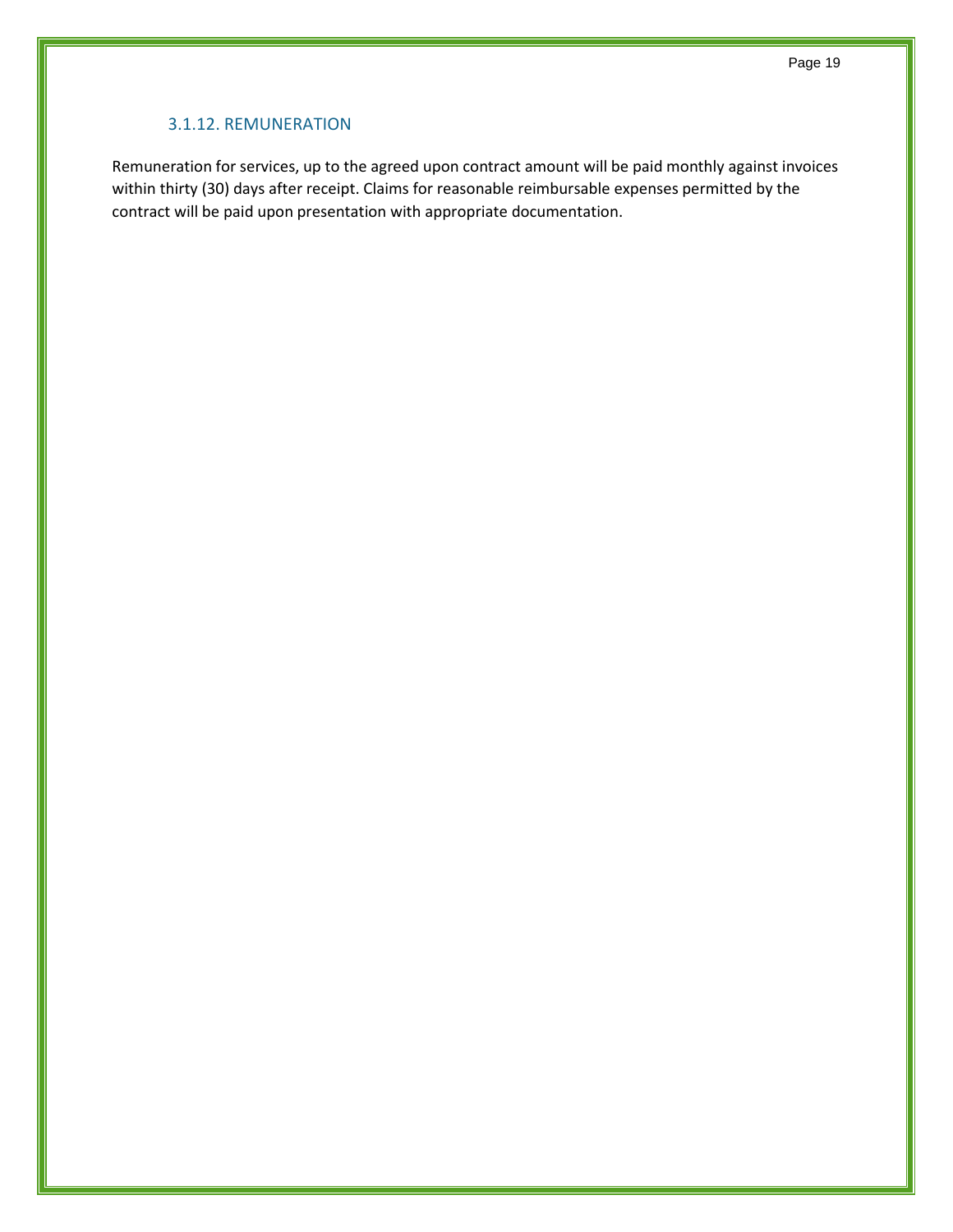# <span id="page-19-0"></span>4. PROPOSAL SUBMISSION

Proposals must include the following information to be considered.

### <span id="page-19-1"></span>4.1. CORPORATE QUALIFICATIONS AND EXPERIENCE

Proponents must include a summary of their team's background, areas of expertise, and number of employees. Proponents must list any subcontractors or sub-consultants they intend to use and provide further summary of their background and areas of expertise. Proponents shall include at least three (3) project summaries that outline previous projects where similar services have been completed to the satisfaction of the municipality or entity who contracted the works completed. Summarized previous projects should be from the last five (5) years, with preference to works completed in small town or rural contexts. Project summaries shall provide details of the project value, a comparison of initial budget with the actual costs incurred, project constraints or challenges, location, client names, and references.

### <span id="page-19-2"></span>4.2. EXPERIENCE, DEPTH AND DIVERSITY OF PROJECT TEAM

Proponents shall provide the resume or Curriculum Vitae (CV) of the Project Manager. All other team members must be listed who will be directly involved with the project, including their relevant experience, qualifications and credentials, office location, and notable successful projects in their area of expertise. Proponents shall provide a project management chart and table to indicate the roles and responsibilities of each team member, the projected work hours for each team member and a total number of hours for the team. The Village must be kept aware of any changes in the project team throughout the duration of the project.

### <span id="page-19-3"></span>4.3. APPROACH AND METHODOLOGY

Proponents must confirm their understanding of the scope of work and clearly define and describe how their proposed approach will meet the requirements described for this project. The work plan should include detailed schedules of activities and resources needed to meet the project objectives, including the provision of a quality assurance and control plan that ensures senior technical review of relevant project activities.

### <span id="page-19-4"></span>4.4. QUALITY ASSURANCE & CONTROL

Strategic decisions will be made by the Village based on the collected data and analysis results provided by the Consultant. Proponents shall provide a description of internal quality assurance and control measures designed to minimize potential errors that could affect the analysis and negatively impact decision-making processes by Village staff or Council.

### <span id="page-19-5"></span>4.5. SCHEDULE OF WORK

Proponents must indicate when work would commence and approximately how long it would take to complete the assignment, including intermediary completion of phases as described in this RFP.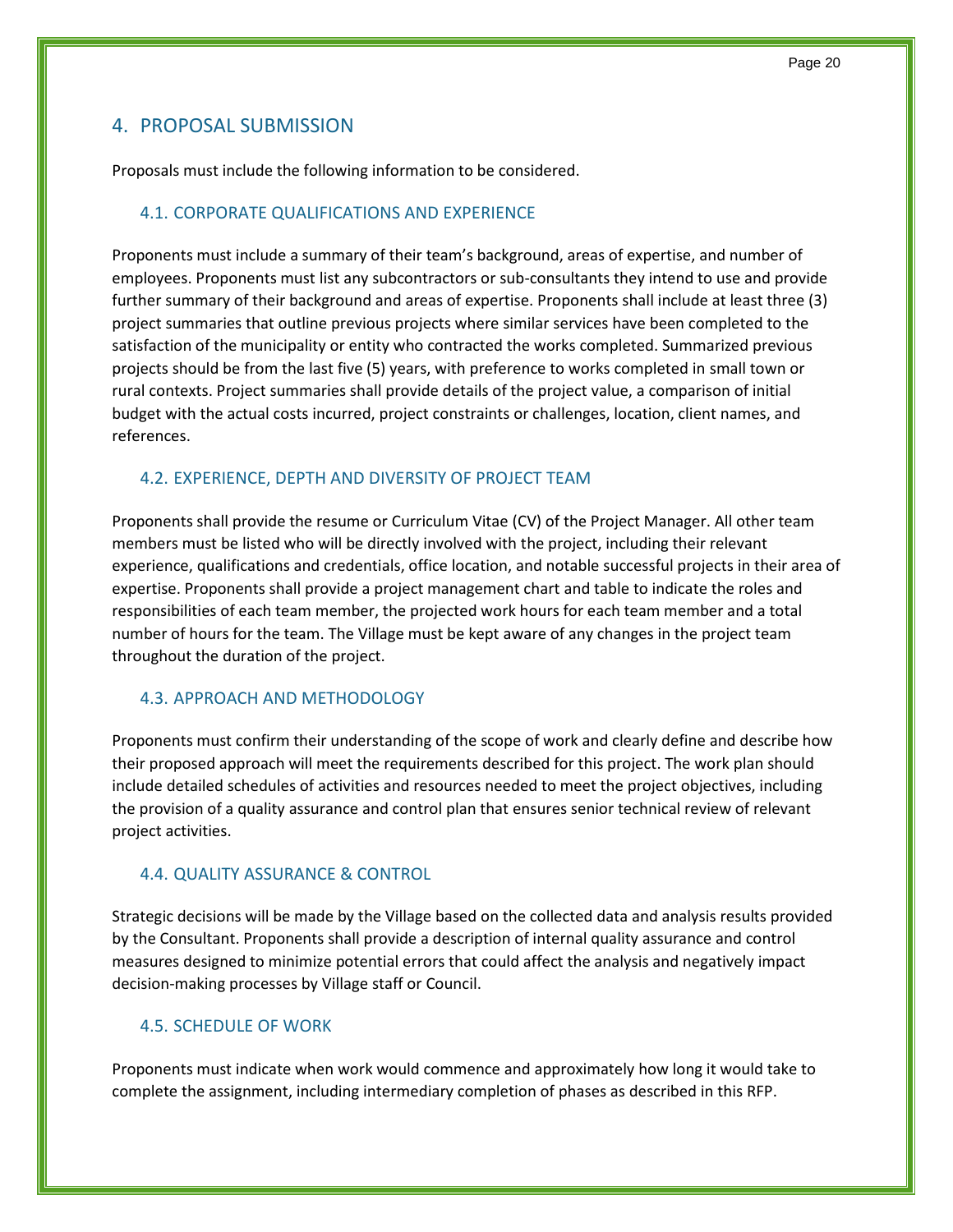Proposed start dates, progress meeting dates, milestones, other key events, and major project deliverables shall be clearly identified on the project schedule. The schedule shall identify the timeline, required resources, and when they will be required. The proposed schedule must align with the RFP deliverable target dates. This portion of the proposal should be provided in Microsoft Office or a similar software format readily available by the review committee.

### <span id="page-20-0"></span>4.6. COSTS AND PROPOSED FEE FOR PROJECT

The Village of Pemberton has a budget of \$150,000 to complete the comprehensive review of the Official Community Plan. The total project cost is to be considered an upset limit, not to be exceeded unless approved in writing, and shall be inclusive of all Consultant salary costs, general and overhead expenses and disbursements. Direct project costs should be broken down by personnel and estimated hours per task. Disbursements shall include the costs of printing and reproducing, drawings, reports, travel, accommodation costs, out of pocket expenses, and all other expenses.

### <span id="page-20-1"></span>4.7. HOURLY PROJECT TEAM MEMBERS RATES

As a supplement, a schedule of rates for all key personnel, technical staff, and support personnel must be included. These rates will be used for any additional work that is authorized by the Village.

#### <span id="page-20-2"></span>4.8. VALUE ADDED

The proposal should indicate thought and consideration has been given to answering the goals of the project, highlighting any additional items or approaches.

#### <span id="page-20-3"></span>4.9. PROPOSAL FORMAT AND PREPARATION

Proposals should be provided double-sided on 8 ½" white paper, in a black and not less than 11-point font. The proposal should be no more than 10 pages, exclusive of appendices and CVs.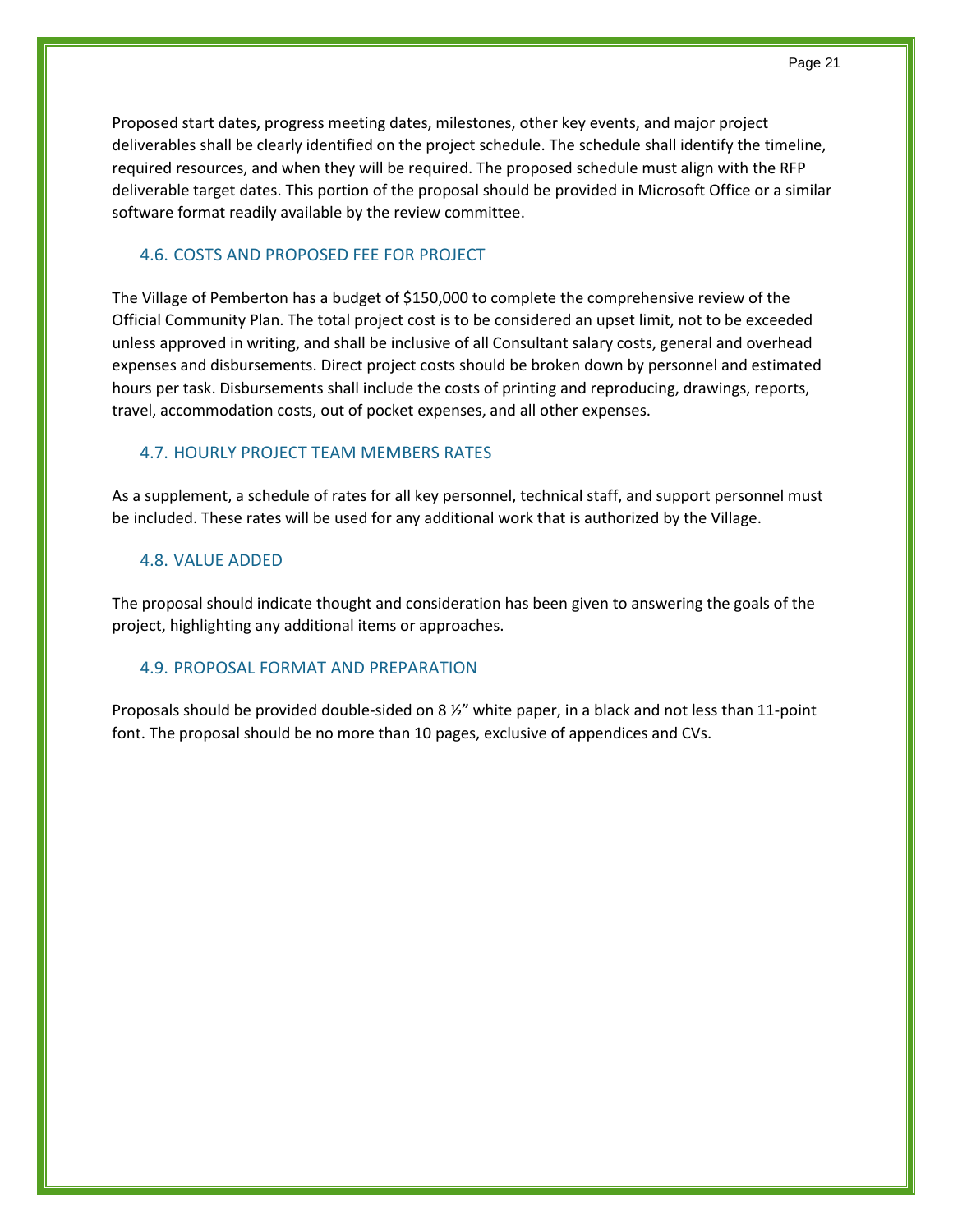# <span id="page-21-0"></span>5. PROPOSAL EVALUATION AND SELECTION

The Village will evaluate all submitted valid Proposals. The objective of the evaluation and selection process is to identify the Proposal that, in the Village's opinion offers the best value for the Products and/or Services requested.

The Village is not obligated to accept the lowest priced Proposal or any Proposal and may reject all submissions.

The Village has the absolute right to accept or reject any Proposal for any reason, to negotiate with any Consultant or Consultants and to evaluate the Proposals in accordance with all information submitted by the Consultants and to abandon the RFP at any stage, for any reason.

There shall be no obligation on the part of the Village neither to receive further information, whether written or oral, from any Consultant nor to disclose the nature of any Proposal received.

The Village at its discretion, may invite some or all Consultants for an interview to provide clarifications of their Proposals. In such event, the Village will be entitled to consider the answers received in evaluating Proposals.

The Village may award a Contract to the Consultant whose submission, in the Village's sole discretion, provides the best overall value to the Village for the work. In evaluating the overall value to the Village for the work in respect of each submission received, the Village, in addition to price, will have in mind its critical goals of obtaining a high-quality product in accordance with the schedule established under the Request for Proposal documents.

In evaluating overall value, the Village may consider, without limitation, price, qualifications and experience of Consultants, availability of necessary work forces and other resources, proposed methodology and schedule for completing the work, and the past performance of Consultants on similar projects in respect of quality of work, timeliness of work, costs of contract administration to the owner of the project, and costs associated with claims for extras in respect of the project. In this regard, considerations other that price may be of greater weight in the Village's evaluation of submissions received.

| Criteria                                   | Points Assigned |
|--------------------------------------------|-----------------|
| Consultant and team member                 | 30              |
| qualifications, experience, and references |                 |
| Indigenous-Owned Business and/or           | 5               |
| Indigenous Employment                      |                 |
| <b>Technical Proposal</b>                  | 30              |
| Schedule                                   | 10              |
| Cost                                       | 25              |
| <b>Total Points</b>                        | 100             |

Proposals will be evaluated based on the following criteria: